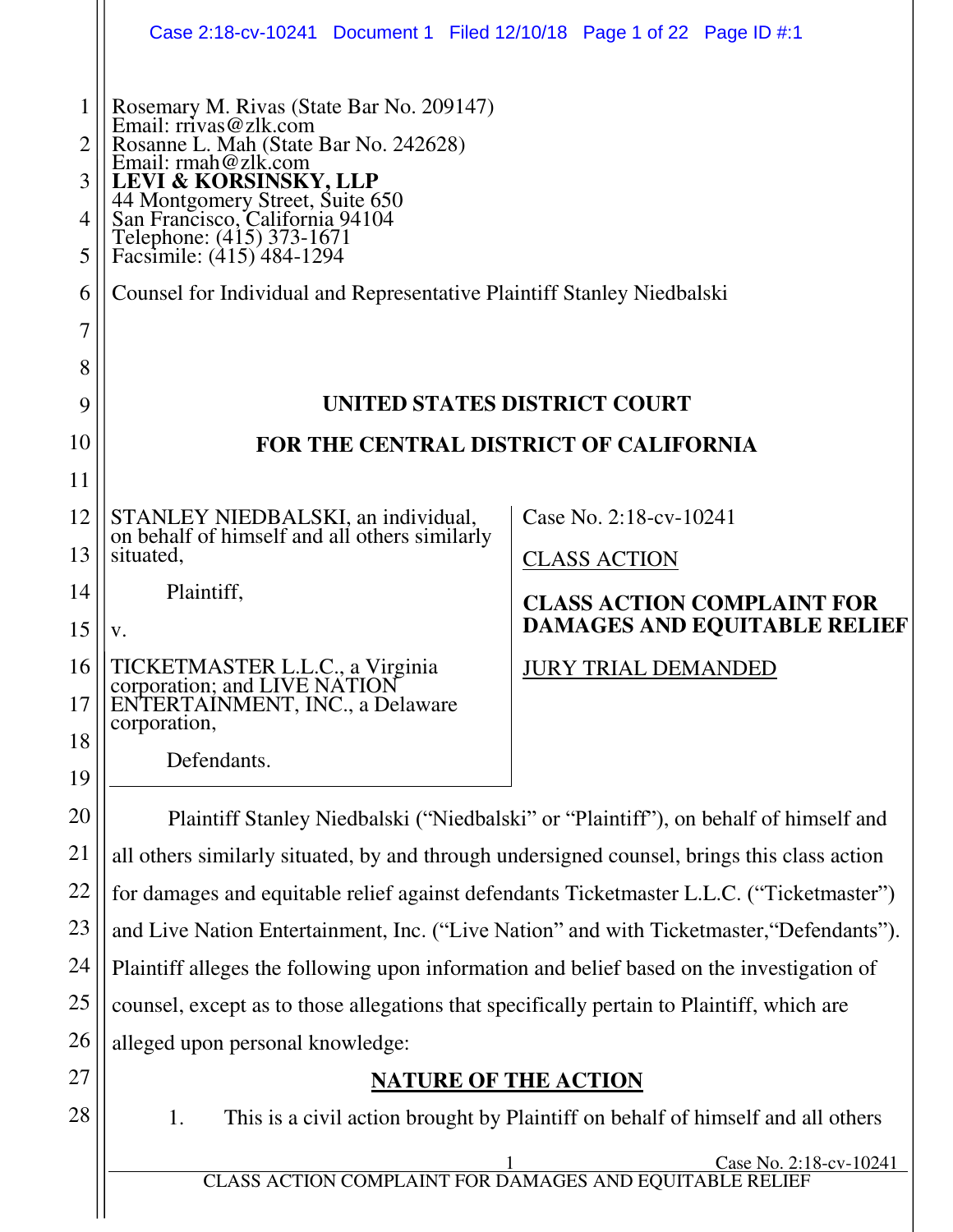similarly situated against Ticketmaster and Live Nation.

2. Ticketmaster is the "largest ticket marketplace in the world."<sup>1</sup> Ticketmaster is the "go-to event search engine for billions of live event fans across the globe."<sup>2</sup> Ticketmaster sells tickets to concerts, sports games, arts and theater shows, and other events.<sup>3</sup>

3. As Ticketmaster is the leading ticket provider in the United States, Ticketmaster essentially serves as the gatekeeper to the entertainment industry's most coveted events, such as music, sports, and theatre. In that capacity, Ticketmaster purports to maintain that it limits the number of tickets per purchase to prevent scalpers from using bots to snatch up large quantities of tickets for resale.

4. In recent years, consumers have experienced a shortage of tickets on the primary market, namely, ticketmaster.com, but only to find them on the secondary reseller market priced at far more than the original value of the tickets, including higher fees.

5. Ticketmaster has expanded into the secondary ticketing market of reselling tickets through its "verified resale" program. Through its "verified resale" program, scalpers sell directly on Ticketmaster's site, including Ticketmaster's resale sites such as ticketsnow.com, ticketexchangebyticketmaster.com, and ticketmaster.com/verified.

6. Although Ticketmaster claims they are offering a marketplace that provides a "safe and fair place" for fans to buy resale tickets, $4$  its "verified resale" program is simply another way for Ticketmaster to generate additional revenue by collecting more fees and getting a second cut on tickets, which is even more than the original cut it receives on the

1

 1 Ticketmaster, [https://business.ticketmaster.com/?\\_ga=2.228738204.1261629835. 15420](https://business.ticketmaster.com/?_ga=2.228738204.1261629835.%2015420‌02751-2122496149.1542002751) [02751-2122496149.1542002751](https://business.ticketmaster.com/?_ga=2.228738204.1261629835.%2015420‌02751-2122496149.1542002751) (last visited Dec. 10, 2018).

<sup>2</sup> *See id.* 

<sup>&</sup>lt;sup>3</sup> Ticketmaster,<https://www.ticketmaster.com/about/about-us.html>(last visited Dec. 10, 2018).

<sup>4</sup> Ethan Baron, *Ticketmaster schemes with scalpers so you pay more, report says*, Los Angeles Times (Sep. 20, 2018, 10:05 a.m.),

[https://www.latimes.com/business/hollywood/la-fi-ct-ticketmaster-scalpers-20180920](https://www.latimes.com/business/hollywood/la-fi-ct-ticketmaster-scalpers-20180920-story.html) [story.html.](https://www.latimes.com/business/hollywood/la-fi-ct-ticketmaster-scalpers-20180920-story.html)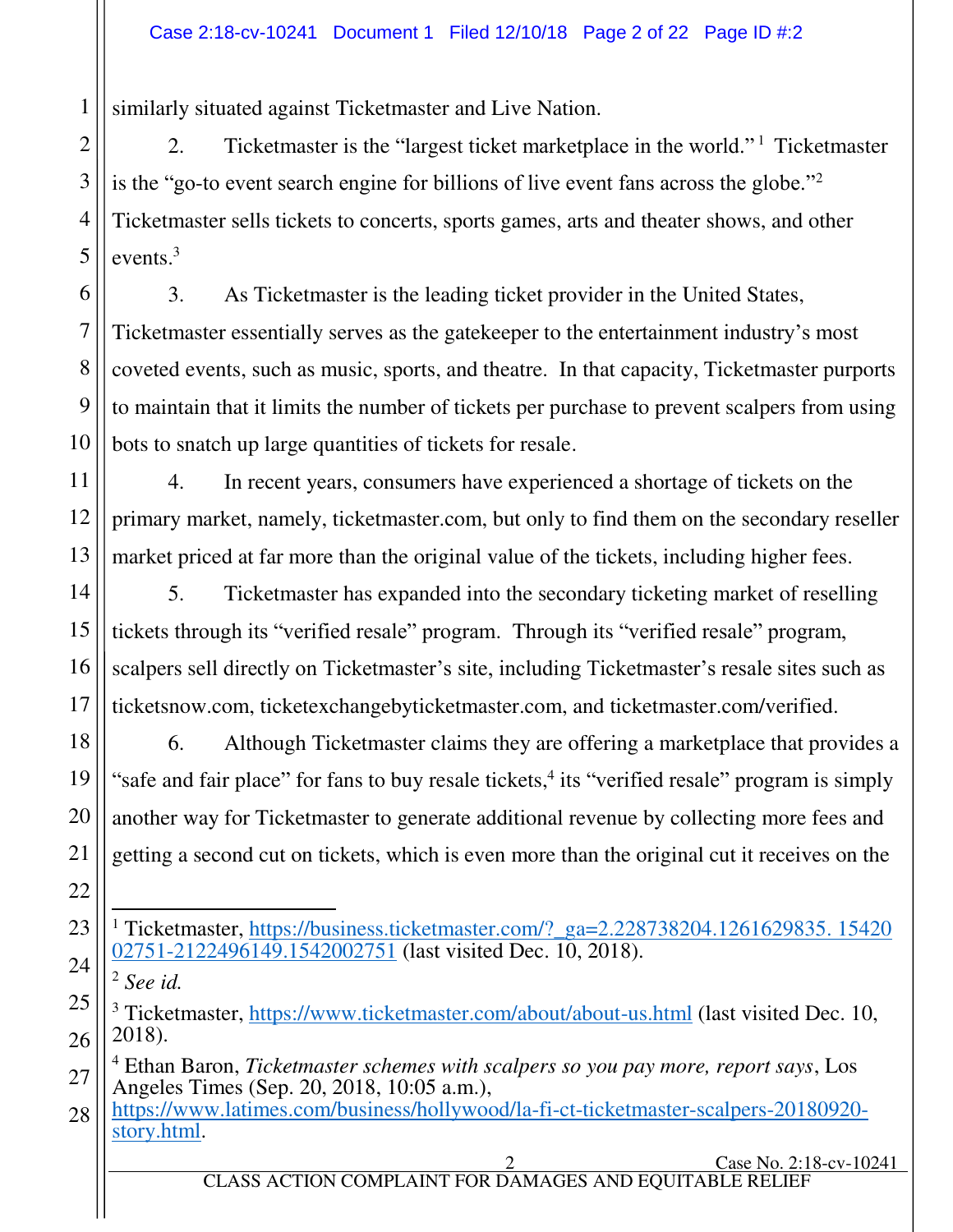first sale. For example, Ticketmaster collects \$25.75 in fees on a \$209.50 ticket on the initial sale. When the same ticket is posted for resale Ticketmaster's site for \$400, Ticketmaster stands to collect an additional \$76 on the same ticket.<sup>5</sup>

7. Ticketmaster facilitates the sale of tickets to the secondary market through its professional reseller program called TradeDesk. TradeDesk is a web-based inventory management system for scalpers. TradeDesk allows scalpers to upload large quantities of tickets purchased from Ticketmaster's site and quickly list them again for resale. This practice is not only contrary to Ticketmaster's code of conduct for sellers but also is in violation of its own terms of use limiting ticket quantities purchased per person per event. According to Ticketmaster, it "specifically prohibits resellers from purchasing tickets that exceed the posted ticket limit for an event," and "prohibits the creation of fictitious user accounts for the purpose of circumventing ticket limit detection in order to amass tickets intended for resale."<sup>6</sup> However, Ticketmaster has in fact created an incentive for scalpers to acquire large quantities of tickets through its reseller program, TradeDesk, whereby scalpers get a reduction in the commission fee the scalpers pay.

8. Ticketmaster's resale ticketing practice of allowing scalpers to disregard the rules set by Ticketmaster and laws prohibiting the use of ticket bots is unfair and unlawful resulting in harm to consumers. This practice creates a shortage of tickets in the primary market, encourages inflated prices, and increase in fees in the secondary market, all for the benefit of Ticketmaster and at the expense of consumers. Consumers are then left with no choice but to purchase tickets on the secondary market.

9. Accordingly, Plaintiff brings this case and asserts claims on behalf of himself and a Class of similarly-situated consumers (defined below) for violations of the Cal. Bus. & Prof. Code §§ 17200, *et seq*. and the Ohio Rev. Code Ann. §§ 1345.01, *et seq.*; and for

# 5 *Id.*

6 Ethan Baron, *Ticketmaster schemes with scalpers so you pay more: report*, Mercury News (updated Sept. 20, 2018 at 10:10 a.m.), https://www.mercurynews.com/2018/09/ 19/ticketmaster-schemes-with-scalpers-so-you-pay-more-report/.

Case No. 2:18-cv-10241 CLASS ACTION COMPLAINT FOR DAMAGES AND EQUITABLE RELIEF

1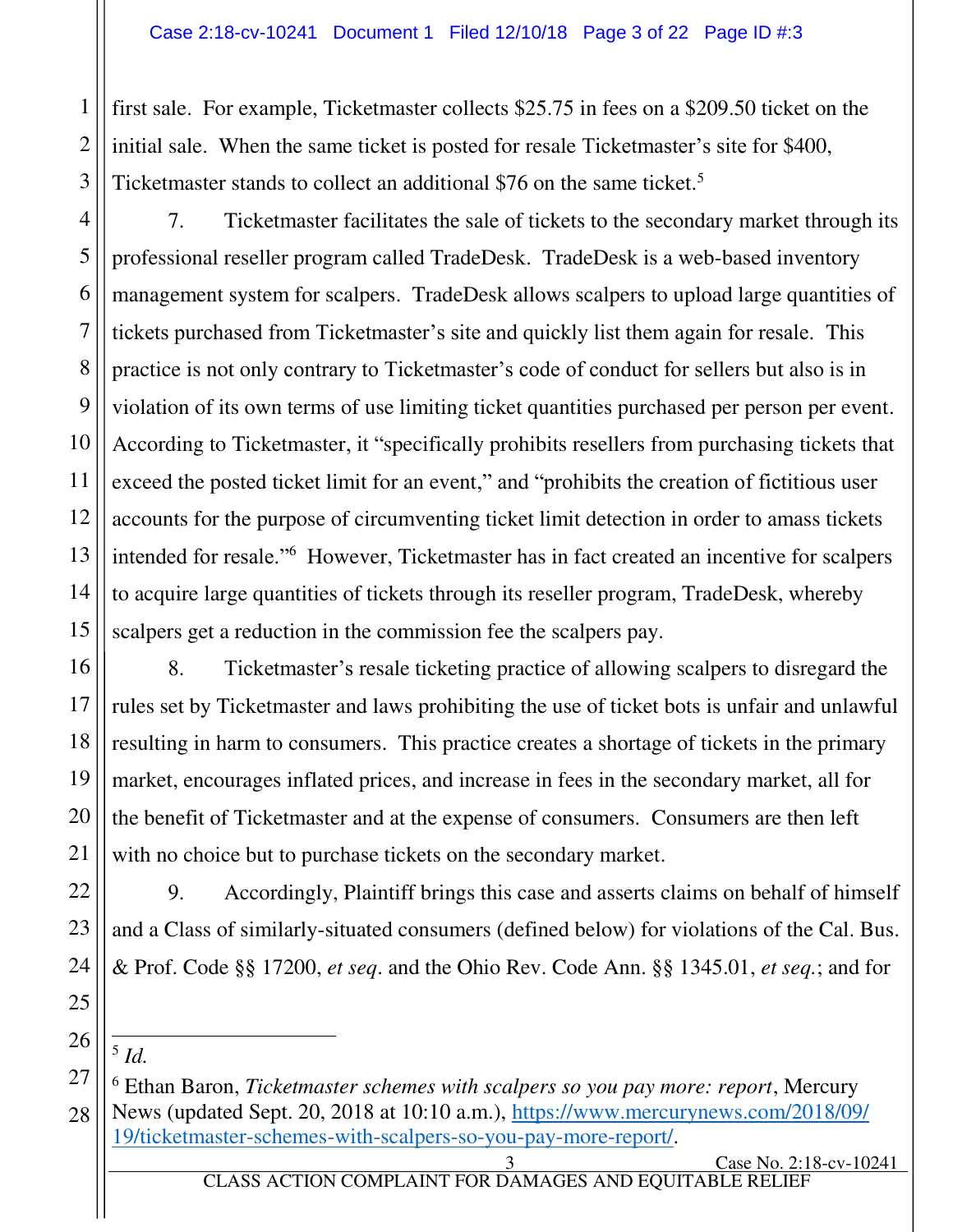unjust enrichment.

## **JURISDICTION AND VENUE**

10. This Court has subject matter jurisdiction pursuant to the Class Action Fairness Act, 28 U.S.C. § 1332(d), because the aggregate amount in controversy exceeds \$5 million, exclusive of interests and costs; the number of members of the proposed Class exceeds 100; and many members of the proposed Class are citizens of different states than Defendants.

11. This Court has personal jurisdiction over Defendants as they have their headquarters in this State and in this Judicial District and/or have sufficient minimum contacts with this State.

12. Venue is proper in this Judicial District pursuant to 28 U.S.C. § 1391(b) because Defendants reside in this Judicial District and/or because a substantial part of the events or omissions giving rise to Plaintiff's and Class members' claims occurred in this Judicial District.

13. Application of California law is proper because Defendants' headquarters are in California, decisions given rise to the underlying facts at issue in this Complaint were presumably made in California, and the misconduct emanated from California. Additionally, Defendants' employees involved in the misconduct are presumably located at Defendants' headquarters.

## **PARTIES**

14. Plaintiff Stanley Niedbalski is a resident and citizen of Bellevue, Ohio. Plaintiff purchased tickets on August 21, 2018, originally sold by Ticketmaster, on the secondary market, specifically at ticketsnow.com, for a concert event to be held in October 2019.

15. Ticketmaster L.L.C., is a Virginia corporation headquartered in Beverly Hills, California. Ticketmaster is the live-event ticket sales and distribution subsidiary of Live Nation Entertainment, Inc.

16. Live Nation Entertainment, Inc., is a Delaware corporation headquartered in

Case No. 2:18-cv-10241 CLASS ACTION COMPLAINT FOR DAMAGES AND EQUITABLE REL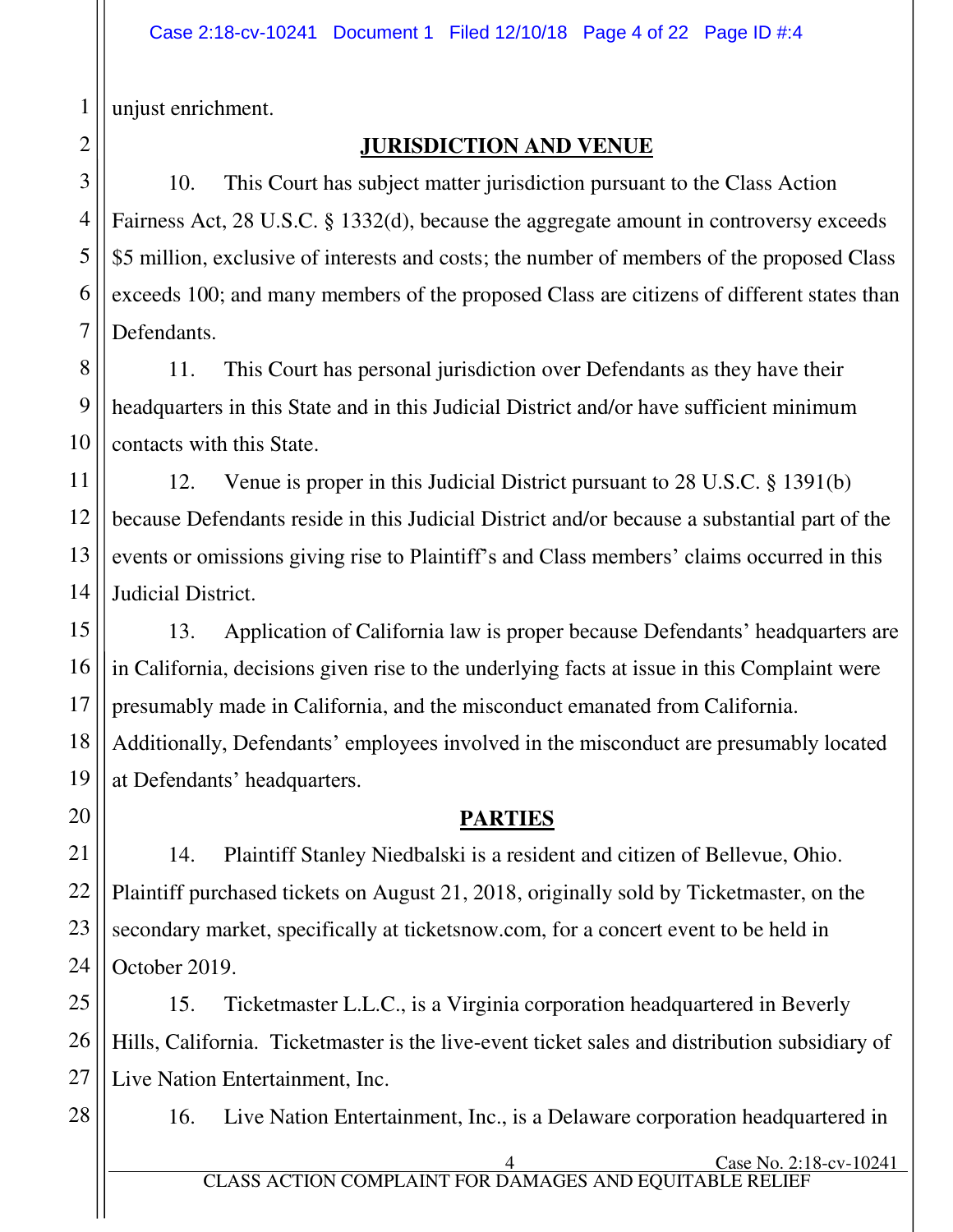Beverly Hills, California.

## **FACTUAL ALLEGATIONS**

17. Ticketmaster is the "largest ticket marketplace in the world."<sup>7</sup> In 2010, Ticketmaster merged with Live Nation and became Live Nation Entertainment, which is the world's leading live entertainment company that brought in \$10.3 billion in revenue in 2017. 8

18. The reselling of tickets has grown into a \$5 billion industry in the United States.<sup>9</sup> For Ticketmaster, this resale market is "particularly lucrative."<sup>10</sup>

19. Ticketmaster has publicly criticized scalpers—people or businesses who buy tickets and then resell them at higher prices for a profit. Meanwhile, behind the scenes, Ticketmaster has been quietly permitting, facilitating, and actively encouraging secondary market ticket sales by scalpers.

20. In 2009, then-CEO Irving Azoff, of Ticketmaster, testified before the Senate judiciary antitrust subcommittee that he believed "scalping and resale should be illegal."<sup>11</sup> However, Ticketmaster has markedly changed course with its secret launch of its professional reseller program, TradeDesk.

21. TradeDesk is a web-based inventory management system for "scalpers to upload large quantities of tickets purchased from Ticketmaster's website and quickly list them again for resale. With the click of a button, scalpers can hike or drop prices on

 $\overline{a}$ <sup>7</sup> Ticketmaster, [https://business.ticketmaster.com/?\\_ga=2.228738204.1261629835.](https://business.ticketmaster.com/?_ga=2.228738204.1261629835.‌1542002751-2122496149.1542002751) [1542002751-2122496149.1542002751](https://business.ticketmaster.com/?_ga=2.228738204.1261629835.‌1542002751-2122496149.1542002751) (last visited Dec. 10, 2018).

<sup>8</sup> *Id.*; Live Nation Entertainment, [http://investors.livenationentertainment.com/news](http://investors.livenationentertainment.com/news-center/news-center-details/2018/Live-Nation-Entertainment-Reports-Fourth-Quarter-And-Full-Year-2017-Results/default.aspx)[center/news-center-details/2018/Live-Nation-Entertainment-Reports-Fourth-Quarter-And-](http://investors.livenationentertainment.com/news-center/news-center-details/2018/Live-Nation-Entertainment-Reports-Fourth-Quarter-And-Full-Year-2017-Results/default.aspx)[Full-Year-2017-Results/default.aspx](http://investors.livenationentertainment.com/news-center/news-center-details/2018/Live-Nation-Entertainment-Reports-Fourth-Quarter-And-Full-Year-2017-Results/default.aspx) (last visited Dec. 10, 2018).

<sup>9</sup> Baron, *supra*, [https://www.latimes.com/business/hollywood/la-fi-ct-ticketmaster](https://www.latimes.com/business/hollywood/la-fi-ct-ticketmaster-scalpers-20180920-story.html)[scalpers-20180920-story.html.](https://www.latimes.com/business/hollywood/la-fi-ct-ticketmaster-scalpers-20180920-story.html)

 $^{10}$  *Id.* 

<sup>11</sup> Anastasia Tsioulcas, *Ticketmaster Has Its Own Secret 'Scalping Program,' Canadian Journalists Report*, NPR (Sept. 20, 2018 at 7:34 a.m. ET),

[https://www.npr.org/2018/09/20/649666928/ticketmaster-has-its-own-secret-scalping](https://www.npr.org/2018/09/20/649666928/ticketmaster-has-its-own-secret-scalping-program-canadian-journalists-report)[program-canadian-journalists-report.](https://www.npr.org/2018/09/20/649666928/ticketmaster-has-its-own-secret-scalping-program-canadian-journalists-report)

1

Case No. 2:18-cv-10241 CLASS ACTION COMPLAINT FOR DAMAGES AND EQUITABLE RELIEF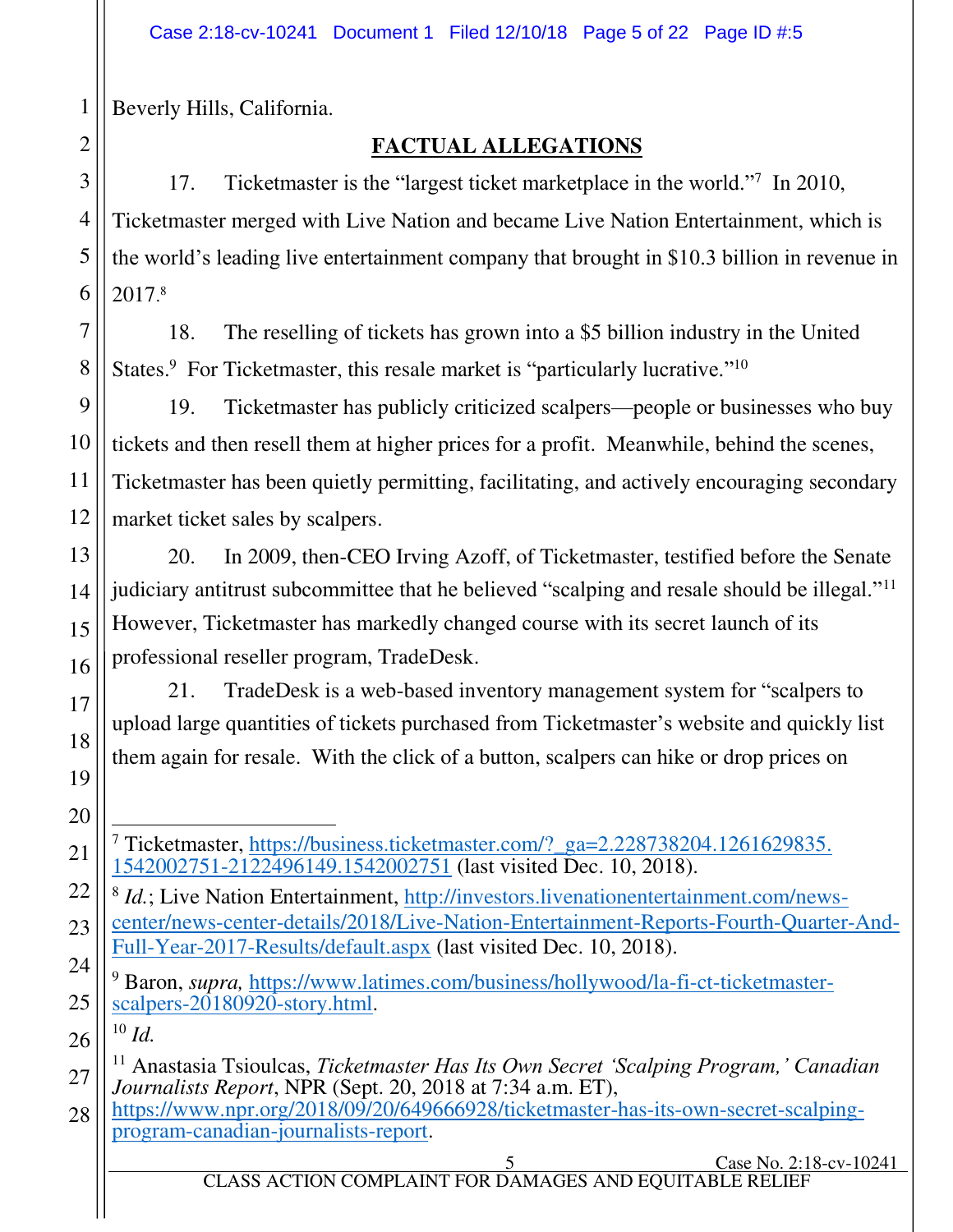reams of tickets on Ticketmaster's site based on their assessment of fan demand."<sup>12</sup> Ticketmaster has proclaimed TradeDesk as "the most powerful ticket sales tool. Ever."<sup>13</sup>

22. Ticketmaster's resale program and TradeDesk are closely guarded that neither are mentioned anywhere on Ticketmaster's website or in its corporate reports. In order to access TradeDesk's website, one must first submit a registration request.

23. Recent investigative reporting by Canada's national broadcaster CBC and the Toronto Star newspaper revealed how Ticketmaster turns a "blind eye to scalpers who use ticket-buying bots and fake identities to snatch up tickets and then resell them on the [Ticketmaster site and its resale sites] for inflated prices."<sup>14</sup>

24. In July 2018, the CBC and the Toronto Star sent undercover reporters to Ticket Summit, a ticketing and live-entertainment convention that took place at Caesars Palace in Las Vegas. Ticketmaster reportedly held a private event for scalpers, whom the company refers to as "resellers" and "brokers."<sup>15</sup>

25. During a closed session to the media, the undercover reporters, posing as scalpers and equipped with hidden cameras, were pitched on Ticketmaster's professional reseller program, TradeDesk. In fact, Ticketmaster's Resale Director, Casey Klein, held a closed session called, "We appreciate your partnership: More brokers are listing with Ticketmaster than ever before."<sup>16</sup>

26. According to the CBC and the Toronto Star, a Ticketmaster sales representative said, "I have brokers that have literally a couple of hundred accounts. It's

<sup>14</sup> *Id.*

<sup>16</sup> Seglins, et al., *supra*, [https://www.cbc.ca/news/business/ticketmaster-resellers-las](https://www.cbc.ca/news/business/ticketmaster-resellers-las-vegas-1.4828535)[vegas-1.4828535.](https://www.cbc.ca/news/business/ticketmaster-resellers-las-vegas-1.4828535)

 $\overline{a}$ <sup>12</sup> Baron, *supra*, [https://www.latimes.com/business/hollywood/la-fi-ct-ticketmaster](https://www.latimes.com/business/hollywood/la-fi-ct-ticketmaster-scalpers-20180920-story.html)[scalpers-20180920-story.html.](https://www.latimes.com/business/hollywood/la-fi-ct-ticketmaster-scalpers-20180920-story.html)

<sup>13</sup> Dave Seglins, et al., *'A public relations nightmare': Ticketmaster recruits pros for secret scalper program*. CBC (updated Sept. 21, 2018), [https://www.cbc.ca/news/](https://www.cbc.ca/news/‌business/ticketmaster-resellers-las-vegas-1.4828535) [business/ticketmaster-resellers-las-vegas-1.4828535.](https://www.cbc.ca/news/‌business/ticketmaster-resellers-las-vegas-1.4828535)

<sup>15</sup> Baron, *supra*, [https://www.latimes.com/business/hollywood/la-fi-ct-ticketmaster](https://www.latimes.com/business/hollywood/la-fi-ct-ticketmaster-scalpers-20180920-story.html)[scalpers-20180920-story.html.](https://www.latimes.com/business/hollywood/la-fi-ct-ticketmaster-scalpers-20180920-story.html)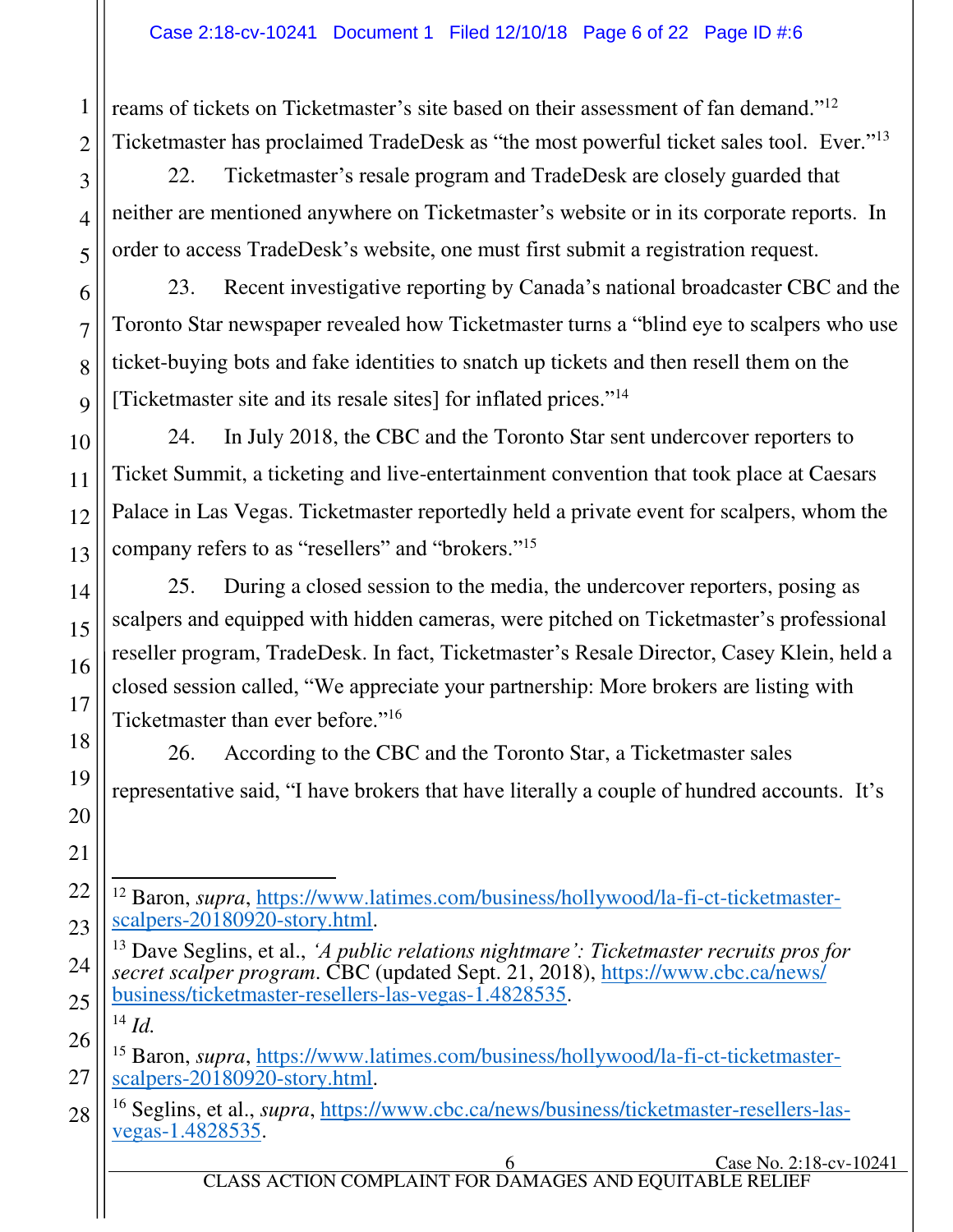not something that we look at or report."<sup>17</sup> Another presenter said that Ticketmaster's resale division isn't interested in whether clients use automated software and fake identities to bypass the box office's ticket buying limits. "If you want to get a good show and the ticket limit is six or eight . . . you're not going to make a living on six or eight tickets."<sup>18</sup>

27. While Ticketmaster has a "buyer abuse" department that monitors suspicious online activity, a Ticketmaster sales representative said that its resale department does not police users of TradeDesk. When asked whether Ticketmaster cares if scalpers use bots to buy their tickets, the representative said: "We don't share reports, we don't share names, we don't share account information with the primary site. Period."<sup>19</sup>

16 28. In March 2018, during an online video conference demonstration of TradeDesk, an undercover reporter asked a Ticketmaster representative whether Ticketmaster would ban scalpers who violated Ticketmaster's terms of use by getting around ticket-buying limits, the representative said: "[Ticketmaster] spent millions of dollars on this tool. The last thing we'd want to do is get brokers caught up to where they can't sell inventory with us."<sup>20</sup> This Ticketmaster representative also said that 100 scalpers in North America, including a handful in Canada, are using TradeDesk to move between a few thousand and several million tickets per year. "I think our biggest broker right now has probably grabbed around five million."<sup>21</sup>

29. Ticketmaster's Professional Reseller Handbook reveals how the company rewards scalpers for their sales performance. According to Ticketmaster, it "rewards professional reseller partners" for sales performance, unlocking discounts on the seller fee percentage if, for example, their purchase order total reflects improvement year-over-year,

 $\overline{a}$ <sup>17</sup> *Id.*

26 <sup>18</sup> *Id.* 

1

2

3

4

5

6

7

8

9

10

11

12

13

14

15

17

18

19

20

21

22

23

24

25

27 <sup>19</sup> *Id.*   $^{20}$  *Id.* 

28  $^{21}$  *Id.* 

Case No. 2:18-cv-10241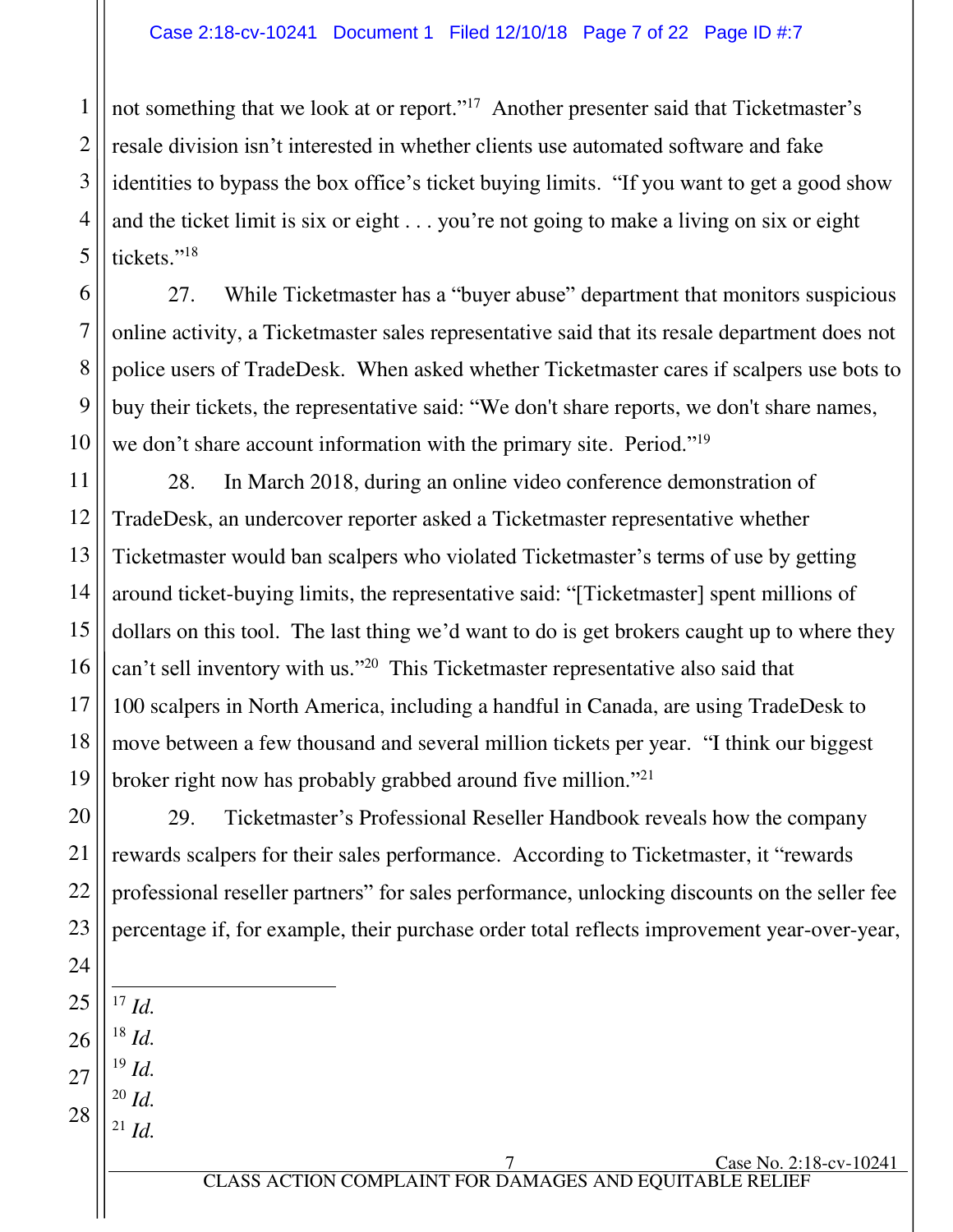2 or they achieve "a year-over-year increase in the number of tickets [] sold on Ticketmaster Resale platforms."22

30. When scalpers reach certain sales figures such as \$500,000 or \$1 million in annual sales, scalpers will receive a percentage discount on the seller fee. For example, when a scalper reaches \$500,000 in sales, they receive a one percent reduction in fees and another percentage is discounted when they hit \$1 million. Thus, Ticketmaster actively engages in rewarding scalpers for selling on its secondary market, such as ticketsnow.com, ticketexchangebyticketmaster.com, and ticketmaster.com/verified.

31. The CBC and the Toronto Star also tracked seat and prices for a Bruno Mars concert at Scotiabank Arena in Toronto. They monitored Ticketmaster's website for seven months leading up to the Bruno Mars concert. The reporters found that "Ticketmaster doesn't list every seat when a sale begins; Hikes prices mid-sale; and Collects fees twice on tickets scalped on its site." <sup>23</sup> Ticketmaster's actions create an illusion that there is a shortage of tickets, which then forces the consumer to pay inflated prices and higher fees through its resale sites.

32. As reported by the CBC and the Toronto Star, Ticketmaster's resale program results in Ticketmaster collecting fees multiple times on a single ticket.<sup>24</sup> For the Bruno Mars concert at Scotiabank Arena in Toronto, the CBC counted more than 4,500 resale tickets on Ticketmaster, meaning that if Ticketmaster sells every seat in the arena, it would collect an initial \$350,000 in service fees, plus \$308,000 in fees on scalped tickets, for a double-dipped total of \$658,000.<sup>25</sup>

33. As a result of this "lucrative" prospect in the reselling of tickets,

<sup>23</sup> Dave Seglins, et al., *'I'm getting ripped off': A look inside Ticketmaster's price-hiking bag of tricks*, CBC (updated Sept. 18, 2018), [https://www.cbc.ca/news/business/](https://www.cbc.ca/news/business/‌ticketmaster-prices-scalpers-bruno-mars-1.4826914) [ticketmaster-prices-scalpers-bruno-mars-1.4826914.](https://www.cbc.ca/news/business/‌ticketmaster-prices-scalpers-bruno-mars-1.4826914)

28 <sup>24</sup> *Id.*

1

3

4

5

6

7

8

9

10

11

12

13

14

15

16

17

18

19

20

21

22

23

24

25

26

27

<sup>25</sup> *Id.* 

 $\overline{\phantom{a}}$ <sup>22</sup> *Professional Reseller Handbook* at 9, 12, [https://www.documentcloud.org/documents/](https://www.documentcloud.org/documents/‌4901430-TMR-Professional-Reseller-Handbook-) [4901430-TMR-Professional-Reseller-Handbook-.](https://www.documentcloud.org/documents/‌4901430-TMR-Professional-Reseller-Handbook-)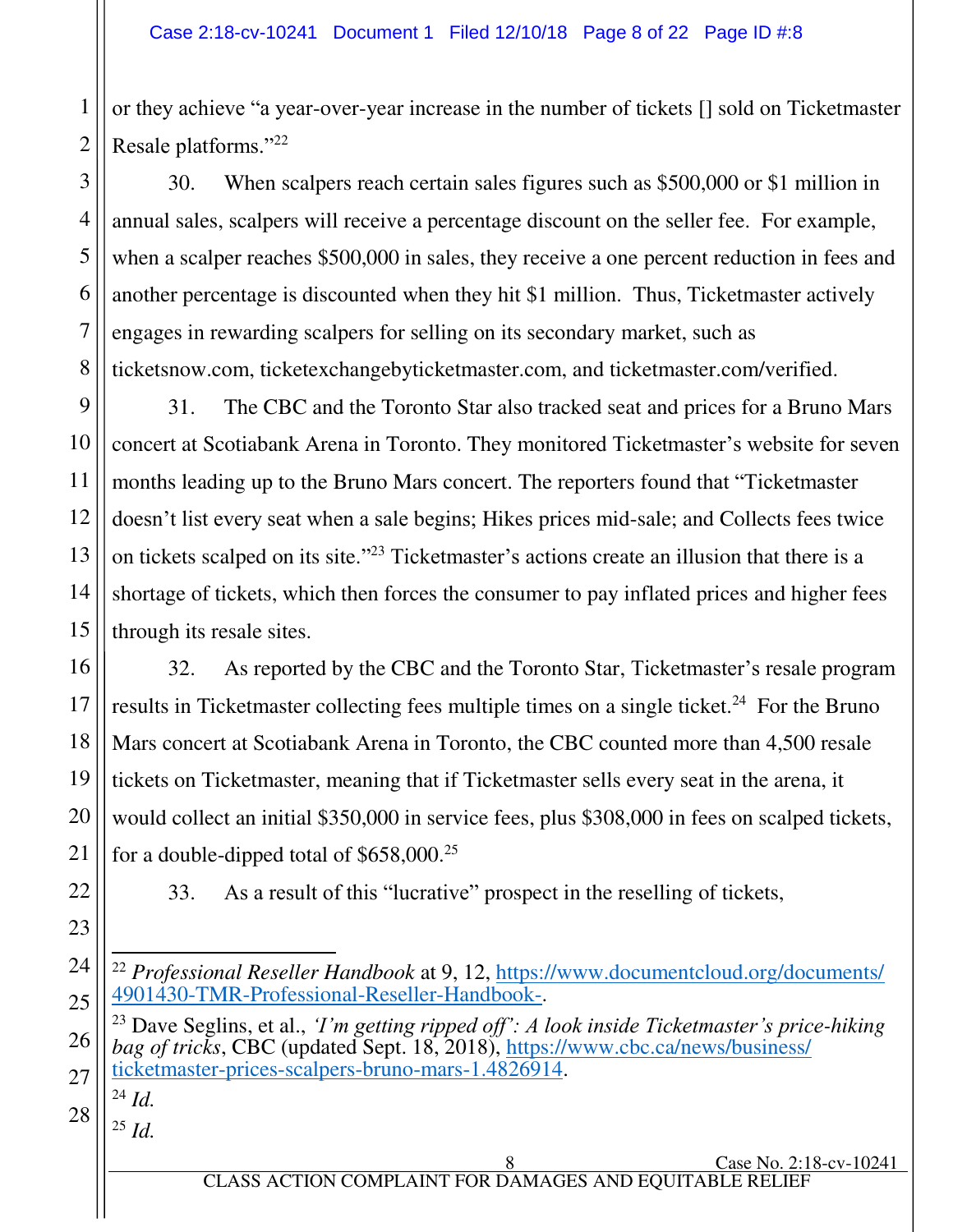Ticketmaster has created at least three different secondary ticket market websites, including: ticketsnow.com, ticketexchangebyticketmaster.com, and ticketmaster.com/verified.

34. In response to the CBC and Toronto Star news report, on September 21, 2018, United States Senators Jerry Moran and Richard Blumenthal, chairman and ranking member of the U.S. Senate Commerce Subcommittee on Consumer Protection Product Safety, Insurance and Data Security, sent a letter to the CEO of Live Nation concerning the allegations that Ticketmaster's TradeDesk allows ticket scalpers to access Ticketmaster's ticket supply in order to circumvent ticket sale limits to resell tickets at inflated prices with the full support of Ticketmaster.<sup>26</sup> According to the Senators, the alleged "harms to consumers made in this piece are serious and deserve immediate attention."<sup>27</sup>

13 14 15 16 17 18 19 20 35. The Senators are concerned that Ticketmaster's conduct harms consumers and violates the Better Online Ticket Sales (BOTS) Act of 2016. The BOTS Act prohibits the "circumvention of a security measure, access control system, or other technological control or measure on an Internet website or online service that is used by the ticket issuer to enforce posted event ticket purchasing limits or maintain the integrity of posted online ticket purchasing order rule."<sup>28</sup> The BOTS Act also prohibits Ticketmaster from selling tickets where they "knew or should have known that the event ticket was acquired in violation of subparagraph (A)."

36. On October 5, 2018, Ticketmaster's President, Jared Smith, responded to the Senators' letter. Mr. Smith wrote: "Ticketmaster does not have, and has never had, any product or program that allows ticket scalpers, or anyone else, to buy tickets ahead of fans

26  $\overline{a}$ <sup>26</sup> Jem Aswad, *Senators Question Ticketmaster, Live Nation on Alleged Scalper Collusion*, Variety (Sept. 25, 2018 at 9:15 a.m. PT), [https://variety.com/2018/music/news/senators](https://variety.com/2018/music/news/senators-question-ticketmaster-live-nation-on-alleged-scalper-collusion-1202956495/)[question-ticketmaster-live-nation-on-alleged-scalper-collusion-1202956495/.](https://variety.com/2018/music/news/senators-question-ticketmaster-live-nation-on-alleged-scalper-collusion-1202956495/)

28  $^{27}$  *Id.* 

1

2

3

4

5

6

7

8

9

10

11

12

21

22

23

24

25

27

<sup>28</sup> *Id.*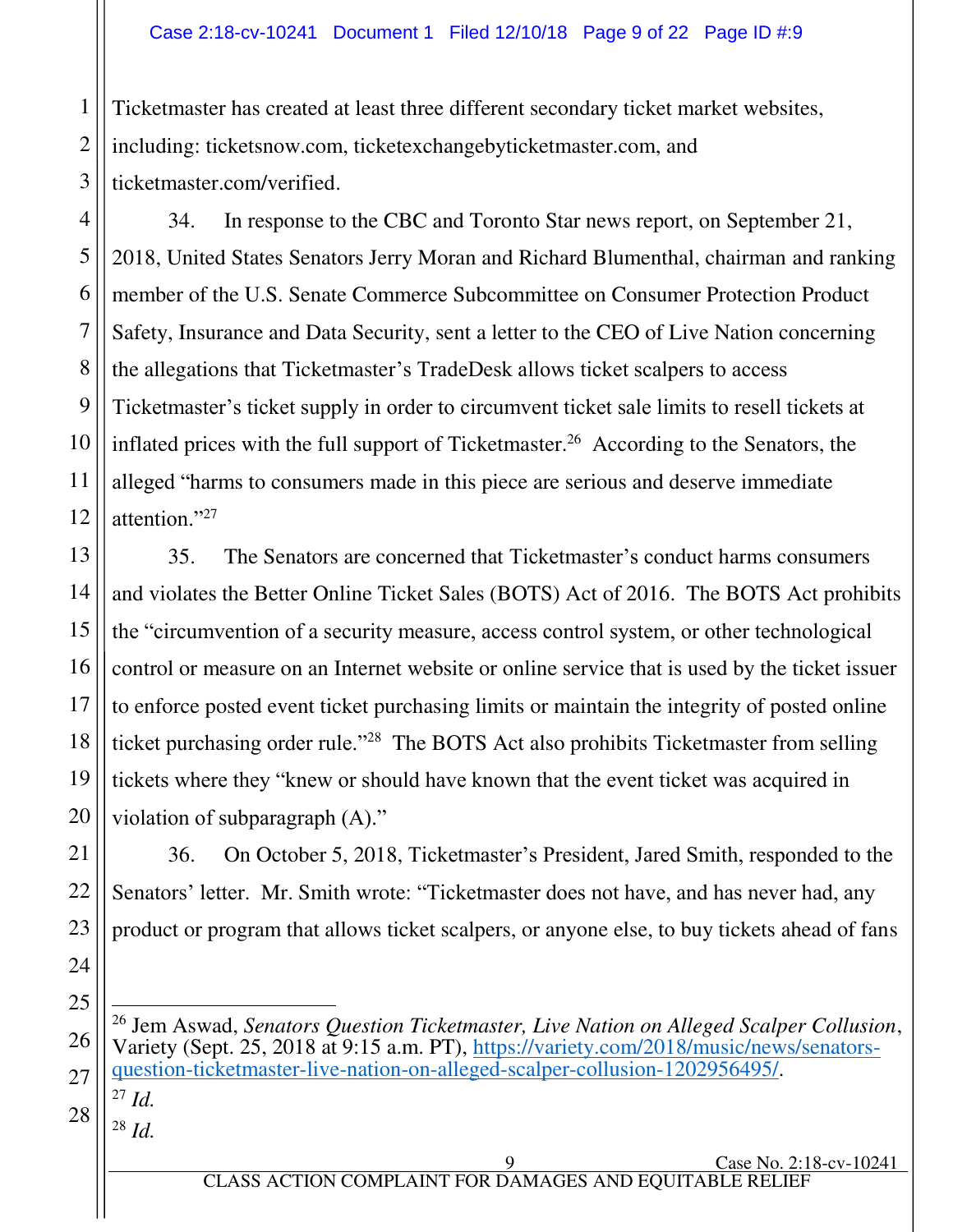and circumvent the policies we have on our site regarding on-line ticket purchasing limits."29

37. Ticketmaster's response mischaracterizes the Senators' inquiry. TradeDesk is not alleged to allow scalpers earlier access to tickets or allow them to circumvent the ticket purchasing limits, but rather, it is the incentive of collecting double commission fees on resale tickets that has caused Ticketmaster to turn a blind eye from these resellers blatantly violating the terms of use ticket limits. By permitting the BOTS Act violations on its website and then serving as a broker to sell those tickets back to the consumer, Ticketmaster is clearly in violation of the law.

38. In the wake of allegations that Ticketmaster turns a blind eye to scalpers who use ticket-buying bots and fake identities to scoop up large quantities of tickets in violation of company rules, Mr. Smith, during an interview with Billboard Magazine acknowledged that "there's clearly some things that we're not doing well enough. We'll learn from it and we'll make some changes . . . . We probably don't do enough to look into TradeDesk."<sup>30</sup> Mr. Smith did not explain why Ticketmaster created a feature on TradeDesk that allows resellers to synchronize multiple Ticketmaster accounts for quick resale in the secondary marketplace.<sup>31</sup> Having multiple Ticketmaster accounts to circumvent the ticket limit imposed per event is in clear violation of Ticketmaster's terms of use.

39. The music industry professionals, such as band managers, are outraged over Ticketmaster's conduct. On October 18, 2018, the CBC published leaked emails from

- <sup>30</sup> Dave Brooks, *Ticketmaster President Talks TradeDesk Scandal: 'We Absolutely Do Not Turn a Blind Eye to the Misuse of Our Products'*, Billboard (Sept. 24, 2018), [https://www.billboard.com/articles/business/8476697/ticketmaster-president-tradedesk](https://www.billboard.com/articles/business/8476697/ticketmaster-president-tradedesk-scandal-exclusive-interview)[scandal-exclusive-interview.](https://www.billboard.com/articles/business/8476697/ticketmaster-president-tradedesk-scandal-exclusive-interview)
- <sup>31</sup> Robert Cribb, et al., *Ticketmaster's 'TradeDesk' scalper tool explained*, The Star (Sept. 25, 2018), [https://www.thestar.com/news/investigations/2018/09/25/ticketmasters](https://www.thestar.com/news/investigations/2018/09/25/ticketmasters-tradedesk-scalper-tool-explained.html)[tradedesk-scalper-tool-explained.html.](https://www.thestar.com/news/investigations/2018/09/25/ticketmasters-tradedesk-scalper-tool-explained.html)

1

10 Case No. 2:18-cv-10241 CLASS ACTION COMPLAINT FOR DAMAGES AND EQUITABLE RELIEF

 $\overline{\phantom{a}}$ <sup>29</sup> Dave Brooks, *Ticketmaster Responds to Senate Letter Investigating Resale Controversy: Exclusive*, Billboard (Oct. 5, 2018), [https://www.billboard.com/articles/](https://www.billboard.com/articles/‌business/8478525/ticketmaster-responds-senate-letter) [business/8478525/ticketmaster-responds-senate-letter.](https://www.billboard.com/articles/‌business/8478525/ticketmaster-responds-senate-letter)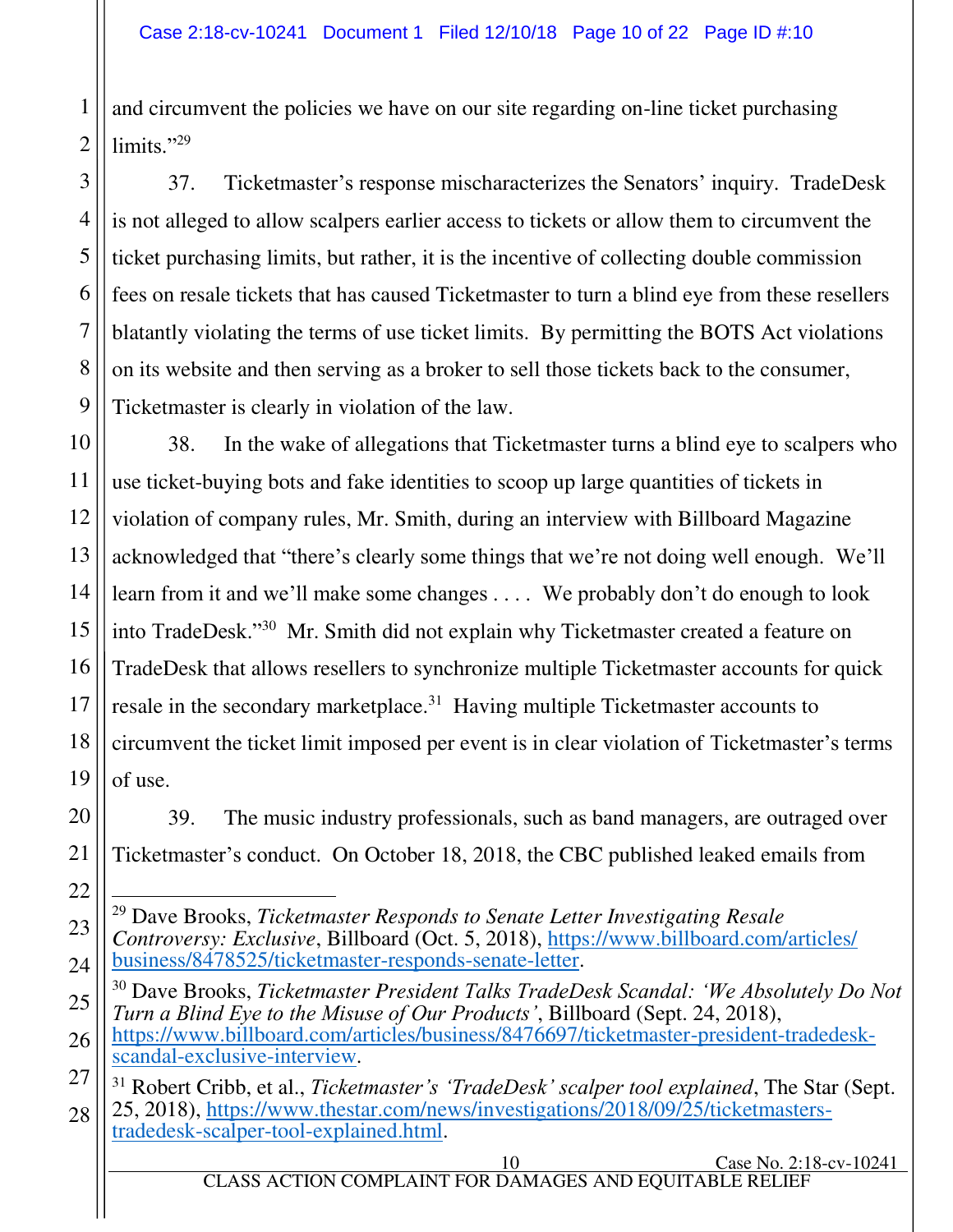band managers to Ticketmaster blasting it for the secretive partnership with scalpers and demanding answers.<sup>32</sup> Paul Crockford, manager of former Dire Straits frontman Mark Knopfler, said, "It was always hidden in the shadows a bit and nobody really knew. Whenever you asked you were always told that they didn't have any relationship with power brokers or resellers or scalpers."<sup>33</sup> He told CBC that "he feels deceived by Ticketmaster and believes that by helping scalpers to resell tickets, the box office strips artists of their ability to set prices for fans."<sup>34</sup> Richard Jones, manager of the Pixies and Teenage Fanclub said, "They are a conflicted company . . . . The more the ticket is, the more they earn from the fees. So if a ticket is sold once, two times, three times at inflated prices, they get a greater percentage for each ticket."<sup>35</sup> That is why the managers were appealing to Ticketmaster to stop facilitating the resale of tickets, which inevitably drives up prices for fans. Mumford  $& Sons$  and Radiohead have both recently insisted that Ticketmaster not allow resale tickets for their shows on their website.

40. As the gatekeeper to the entertainment industry's most coveted events, Ticketmaster essentially has a monopoly on the sale of tickets to all kinds of events, including music, sports, and theatre in North America and the United Kingdom. Although Ticketmaster purports to maintain strict purchasing limits designed to prevent scalpers from using bots to buy tickets on a mass scale, it has instead, encouraged this exact activity for its own monetary benefit at the expense of consumers. As a result, Plaintiff and the Class are harmed through paying inflated ticket prices and higher fees.

41. To the extent that Ticketmaster asserts that any waiver of class action claims and/or enforcement of arbitration clause(s) are applicable to the allegations contained in

- $33$  *Id.*
- $34$  *Id.* 
	- <sup>35</sup> *Id.*

 $\overline{a}$ <sup>32</sup> Rachel Houlihan, et al., *'Hand caught in a cookie jar': Band managers demand answers about Ticketmaster's secret scalper program*, CBC (updated Oct. 18, 2018), [https://www.cbc.ca/news/business/ticketmaster-scalper-program-band-managers-](https://www.cbc.ca/news/business/ticketmaster-scalper-program-band-managers-1.4867652)[1.4867652.](https://www.cbc.ca/news/business/ticketmaster-scalper-program-band-managers-1.4867652)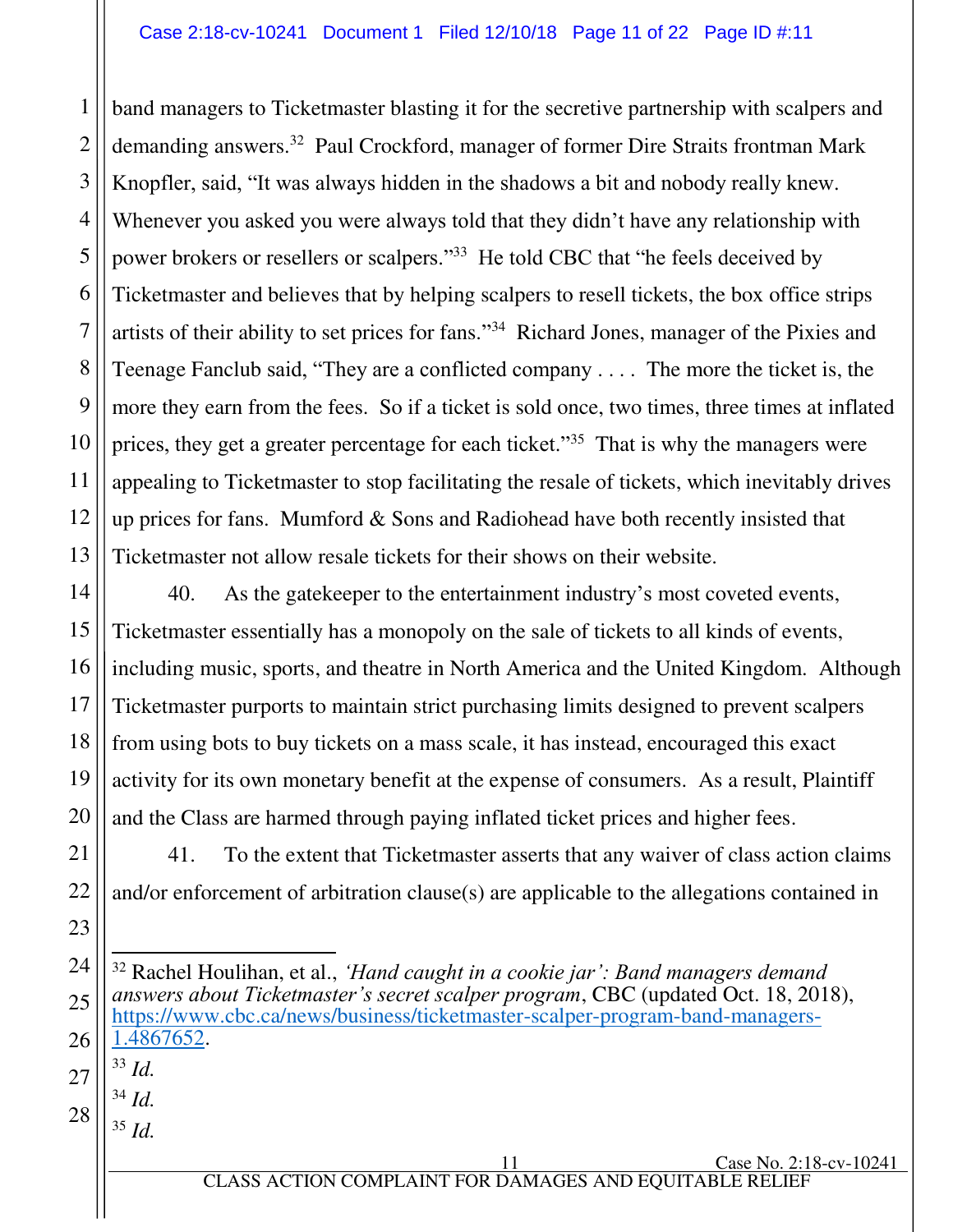this Complaint, Plaintiff contends that such provisions should not be enforceable upon Plaintiff as a result of Ticketmaster's non-compliance with its own Terms of Use and/or void as against public policy as a result of Ticketmaster's fraudulent and/or or deceptive business practices to the detriment of consumers.

#### **CLASS ACTION ALLEGATIONS**

42. Plaintiff brings this action on behalf of himself and two classes: A Nationwide Class and an Ohio Subclass (together "Classes").

43. The Nationwide Class is initially defined as follows:

**All end-user purchasers in the United States who purchased a secondary market Ticketmaster ticket from a professional reseller participating in Ticketmaster's resale partner program and/or using TradeDesk or a similar system operated by Defendants.** 

Excluded from the Nationwide Class are Defendants, their parents, subsidiaries, affiliates, officers, and directors, any entity in which Defendants have a controlling interest, and all judges assigned to hear any aspect of this litigation, as well as their immediate family members.

44. The Ohio Subclass is initially defined as follows:

**"All persons in the State of Ohio who purchased a secondary market Ticketmaster ticket from a professional reseller participating in Ticketmaster's resale partner program and/or using TradeDesk or a similar system operated by Defendants."**

Excluded from the Ohio Subclass are Defendants, their parents, subsidiaries, affiliates, officers, and directors, any entity in which Defendants have a controlling interest, and all judges assigned to hear any aspect of this litigation, as well as their immediate family members.

45. Plaintiff reserves the right to seek to amend these class definitions or to define classes and subclasses as required, based on the investigation and research of his counsel.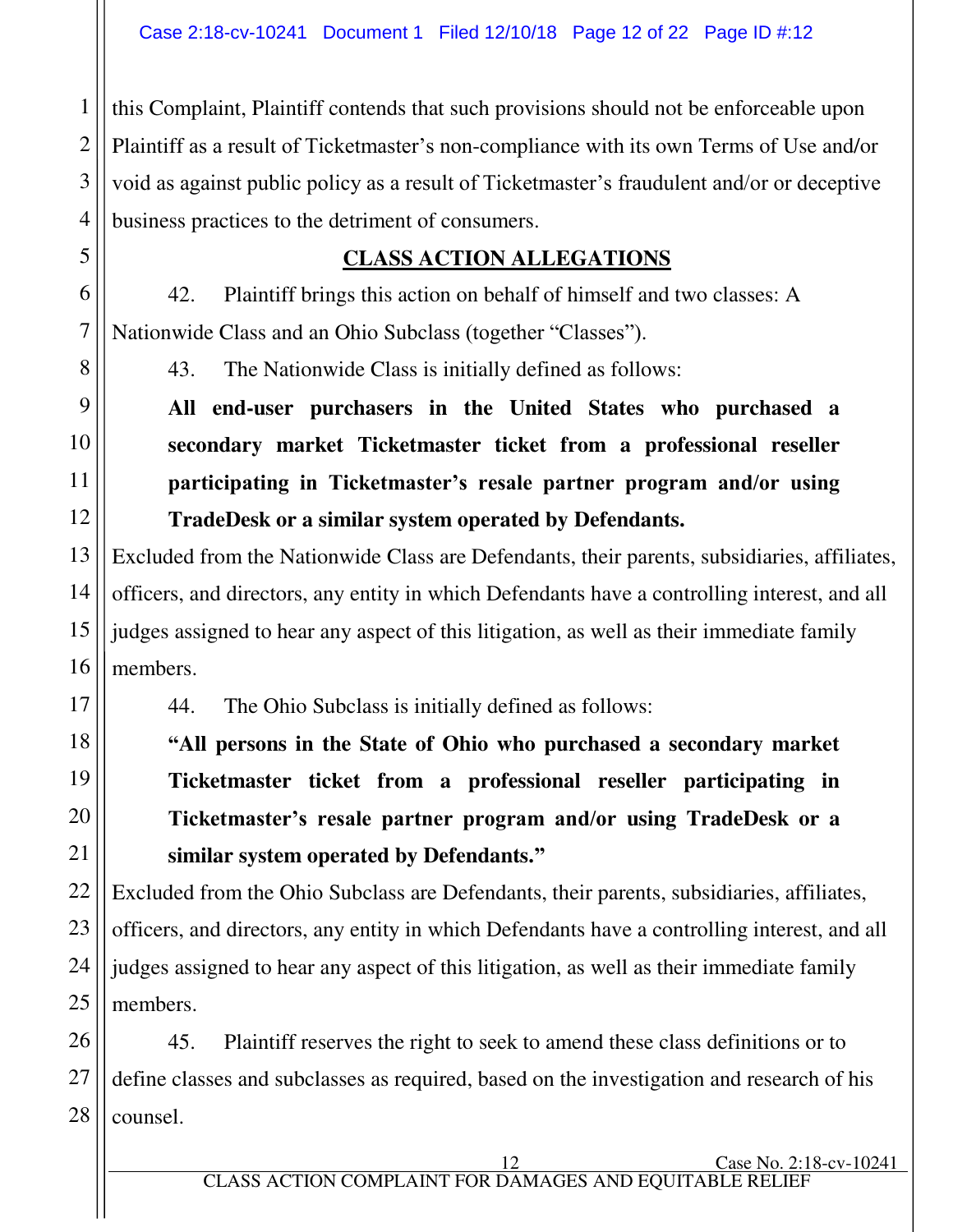46. This action has been properly brought and may properly be maintained as a class action under Rules  $23(a)(1-4)$ ,  $23(b)(1)$ ,  $(2)$ , or  $(3)$ , and/or  $23(c)(4)$  of the Federal Rules of Civil Procedure and case law thereunder.

## **Numerosity of the Class (Fed. R. Civ. P. 23(a)(1))**

47. Members of each Class are so numerous that their individual joinder is impractical. The Classes comprise many millions of people. The precise number of the members of each Class, and their addresses, are unknown to Plaintiff as this time, but can be ascertained from Defendants' records. Members of the Classes may be notified of the pendency of this action by mail or email, supplemented (if deemed necessary or appropriate by the Court) by published notice.

# **Predominance of Common Questions of Fact and Law**

**(Fed. R. Civ. P. 23(a)(2); 23(b)(3))**  48. Common questions of law and fact exist as to all members of the Classes.

These questions predominate over the questions affecting only individual members of the Classes. The common legal and factual questions include, without limitation:

(a) Whether Defendants permitted, facilitated, and/or actively encouraged sales on the secondary market by scalpers in return for a second cut on ticket sales;

(b) Whether Defendants allowed scalpers to violate their terms of use by purchasing tickets that exceed the posted ticket limit for an event in order to encourage scalpers to resell those same tickets through Ticketmaster's resale sites.

(c) Whether Defendants allowed scalpers to create fictitious user accounts and maintain multiple accounts for the purpose of circumventing ticket limit detection in order to amass tickets intended for resale.

(d) Whether Defendants allowed scalpers to use bots to upload large quantities of tickets for resale.

(e) Whether Defendants' violated the Better Online Ticket Sales Act of 2016 ("BOTS Act of 2016");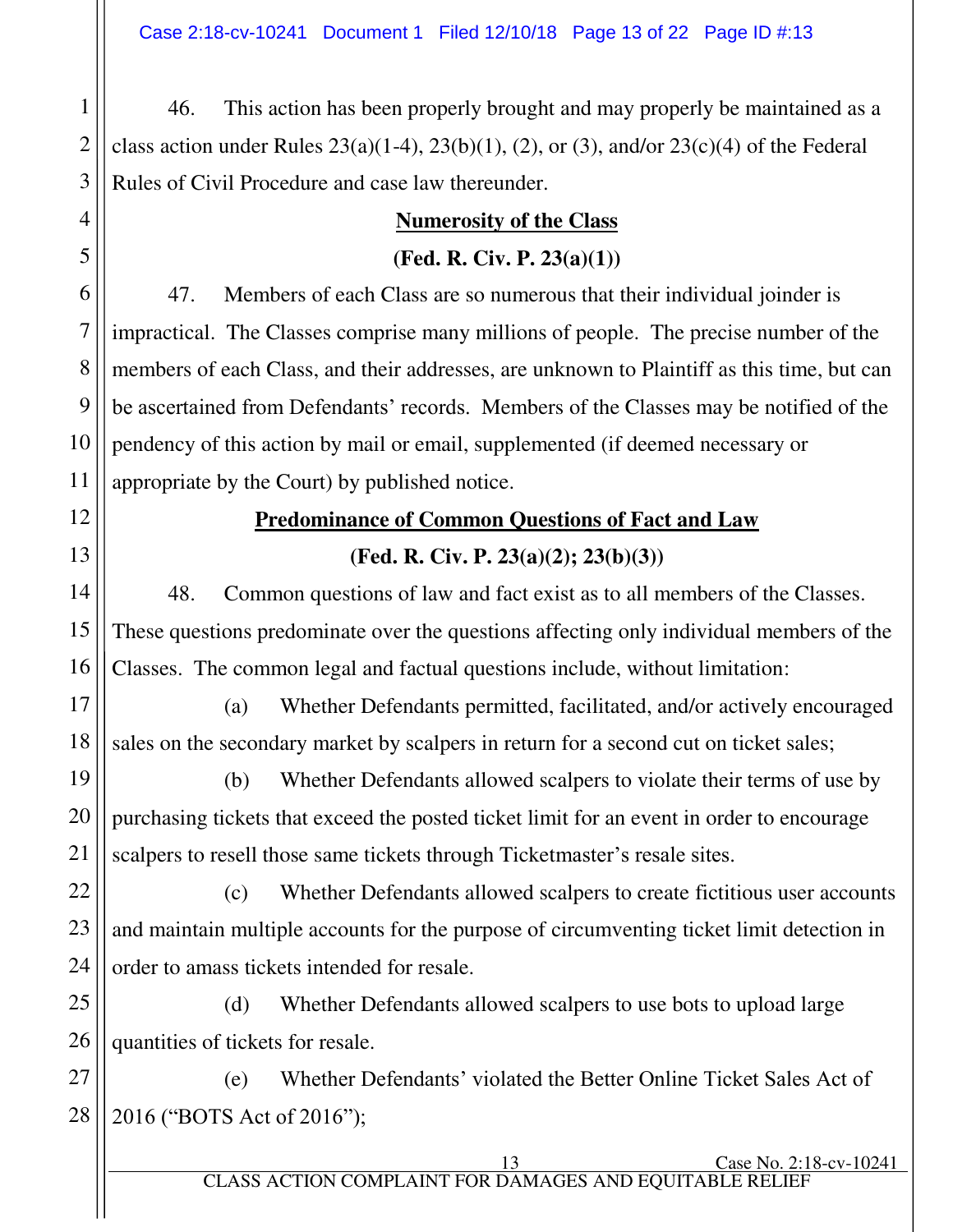2 3 (f) Whether Defendants' practices, actions, and omissions constitute unlawful, fraudulent, and/or unfair business practices in violation of California's Unfair Competition Law ("UCL"), Cal. Bus. & Prof. Code §§ 17200-17209;

(g) Whether Defendants' practices, actions, and omissions constitute unlawful, fraudulent, and/or unfair business practices in violation of the Ohio Consumer Sales Practices Act ("OCSPA"), Ohio Rev. Code Ann. §§ 1345.01, *et seq.*

1

4

5

6

7

8

9

10

11

12

13

14

15

16

17

18

19

20

21

22

23

24

(h) Whether Defendants are liable for unjust enrichment; and

(i) The nature of the relief, including damages and equitable relief, to which Plaintiff and members of the Classes are entitled.

#### **Typicality of Claims**

**(Fed. R. Civ. P. 23(a)(3))** 

49. Plaintiff's claims are typical of the claims of the Classes because Plaintiff, like all other members of the Classes, have been subjected to the same wrongful conduct because they all have purchased and paid more for Ticketmaster tickets on the secondary market.

#### **Adequacy of Representation**

#### **(Fed. R. Civ. P. 23(a)(4))**

50. Plaintiff is an adequate representative of the Classes, because his interests do not conflict with the interests of the members of the Classes and he has retained counsel competent and experienced in complex class action and consumer litigation.

51. The interests of the members of the Classes will be fairly and adequately protected by Plaintiff and his counsel.

## **Superiority of a Class Action**

#### **(Fed. R. Civ. P. 23(b)(3))**

25 26 27 28 52. A class action is superior to all other available means for the fair and efficient adjudication of the claims of Plaintiff and members of the Classes. The damages suffered by each individual members of the Classes, while significant, are small given the burden and expense of individual prosecution of the complex and extensive litigation necessitated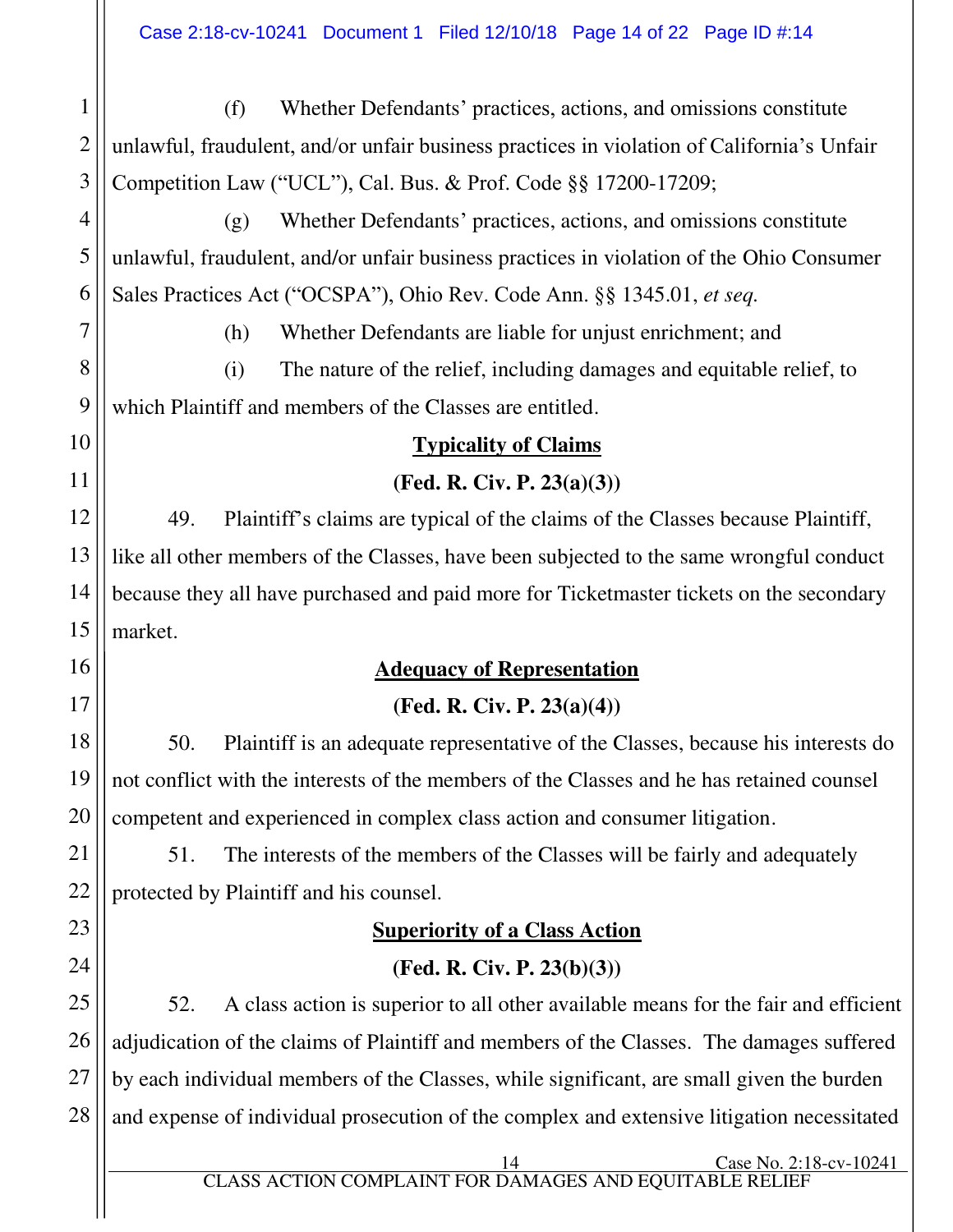by Defendants' conduct. Further, it would be virtually impossible for the members of the Classes individually to redress effectively the wrongs done to them. And, even if members of the Classes themselves could afford such individual litigation, the court system could not, given the thousands or even millions of cases that would need to be filed. Individualized litigation would also present a potential for inconsistent or contradictory judgments. Individualized litigation would increase the delay and expense to all parties and the court system, given the complex legal and factual issues involved. By contrast, the class action device presents far fewer management difficulties and provides the benefits of single adjudication, economy of scale, and comprehensive supervision by a single court.

# **Risk of Inconsistent or Dispositive Adjudications and the Appropriateness of Final Injunctive or Declaratory Relief**

**(Fed. R. Civ. P. 23(b)(1) And (2))** 

53. In the alternative, this action may properly be maintained as a class action with respect to each Class because:

(a) the prosecution of separate actions by individual members of the Classes would create a risk of inconsistent or varying adjudication with respect to individual Class members, which would establish incompatible standards of conduct for the Defendants; or

(b) the prosecution of separate actions by individual Class members would create a risk of adjudications with respect to individual members of the Classes which would, as a practical matter, be dispositive of the interests of other members of the Classes not parties to the adjudications, or substantially impair or impede their ability to protect their interests; or

(c) Defendants have acted or refused to act on grounds generally applicable to the Classes, thereby making appropriate final injunctive or corresponding declaratory relief with respect to each Class as a whole.

#### **Issue Certification**

1

15 Case No. 2:18-cv-10241 CLASS ACTION COMPLAINT FOR DAMAGES AND EQUITABLE RELIEF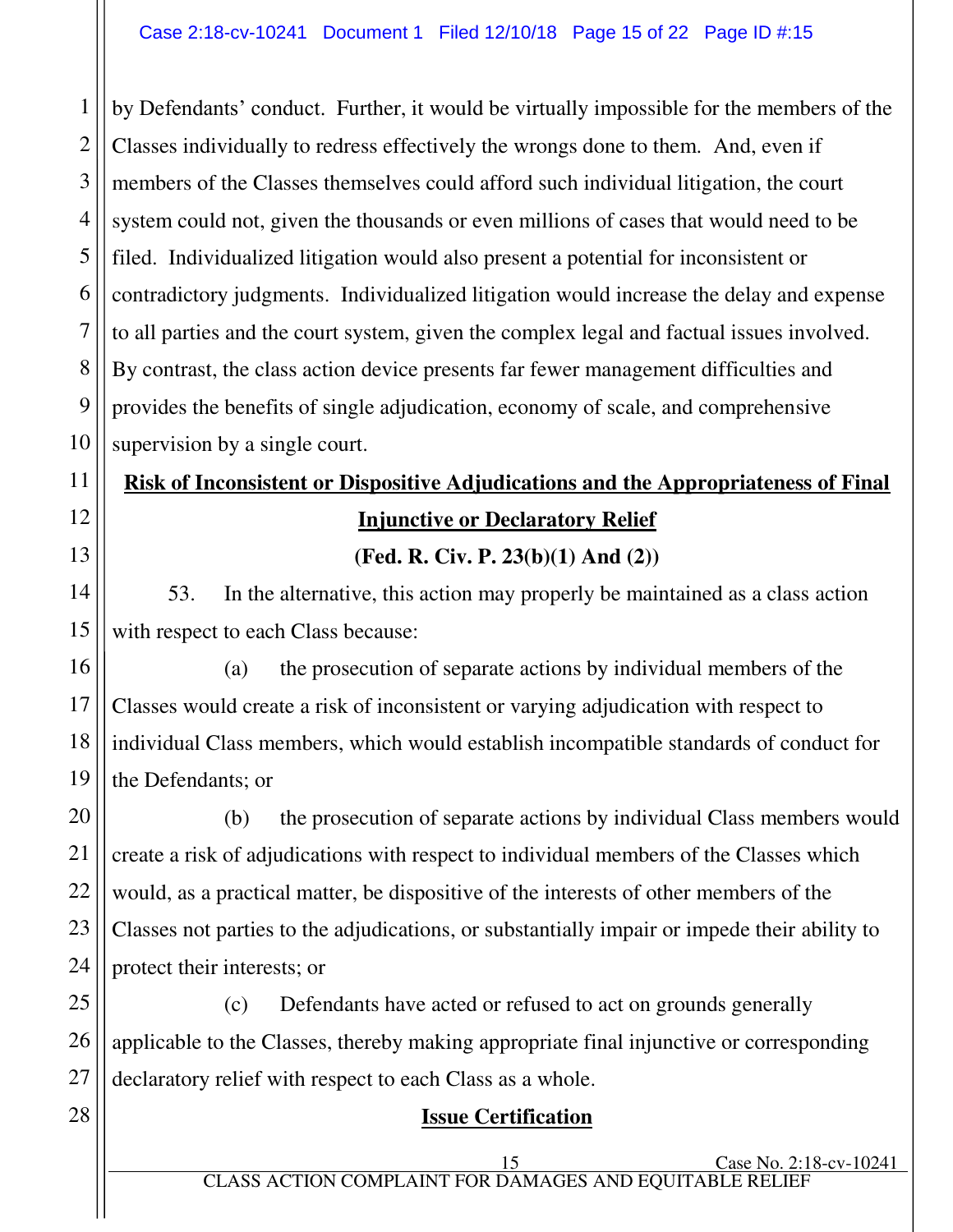## **(Fed. R. Civ. P. 23(c)(4))**

54. In the alternative, common questions of law and fact, including those set forth in Paragraph 48 above, are appropriate for issue certification.

## **FIRST CAUSE OF ACTION**

# (Violations of the Unfair Competition Law, Bus. & Prof. Code §§ 17200, *et seq.*) **(On Behalf of Plaintiff and the Nationwide Class)**

55. Plaintiff realleges, as if fully set forth, each and every allegation set forth above, and pleads this cause of action on behalf of himself and all members of the Nationwide Class.

56. The application of California law is appropriate here because Defendants' headquarters are in California, key decisions regarding their resale program and the TradeDesk platform, and their related business practices described herein were presumably developed and created at their California headquarters, such that the unfair, unlawful, and fraudulent business practices described herein emanated from California.

57. Defendants' business practices as complained of herein violate the UCL.

58. Defendants' practices constitute "unlawful" business practices in violation of the UCL because they violate the BOTS Act of 2016, 15 U.S.C.A. § 45c.

59. Defendants' actions and practices constitute "unfair" business practices in violation of the UCL, because, among other things, they are immoral, unethical, oppressive, unconscionable, unscrupulous or substantially injurious to consumers, and/or any utility of such practices is outweighed by the harm caused consumers; and engaged in conduct as alleged in this Complaint that violates legislatively-declared policies of the BOTS Act of 2016.

60. Defendants' action and practices constitute "fraudulent" business practices in violation of the UCL because, among other things, they have a capacity and tendency to deceive members of the public.

61. Defendants' action and practices, as set forth in this Complaint, show a violation of the BOTS Act of 2016. The BOTS Act of 2016 states in subsection (a)(1)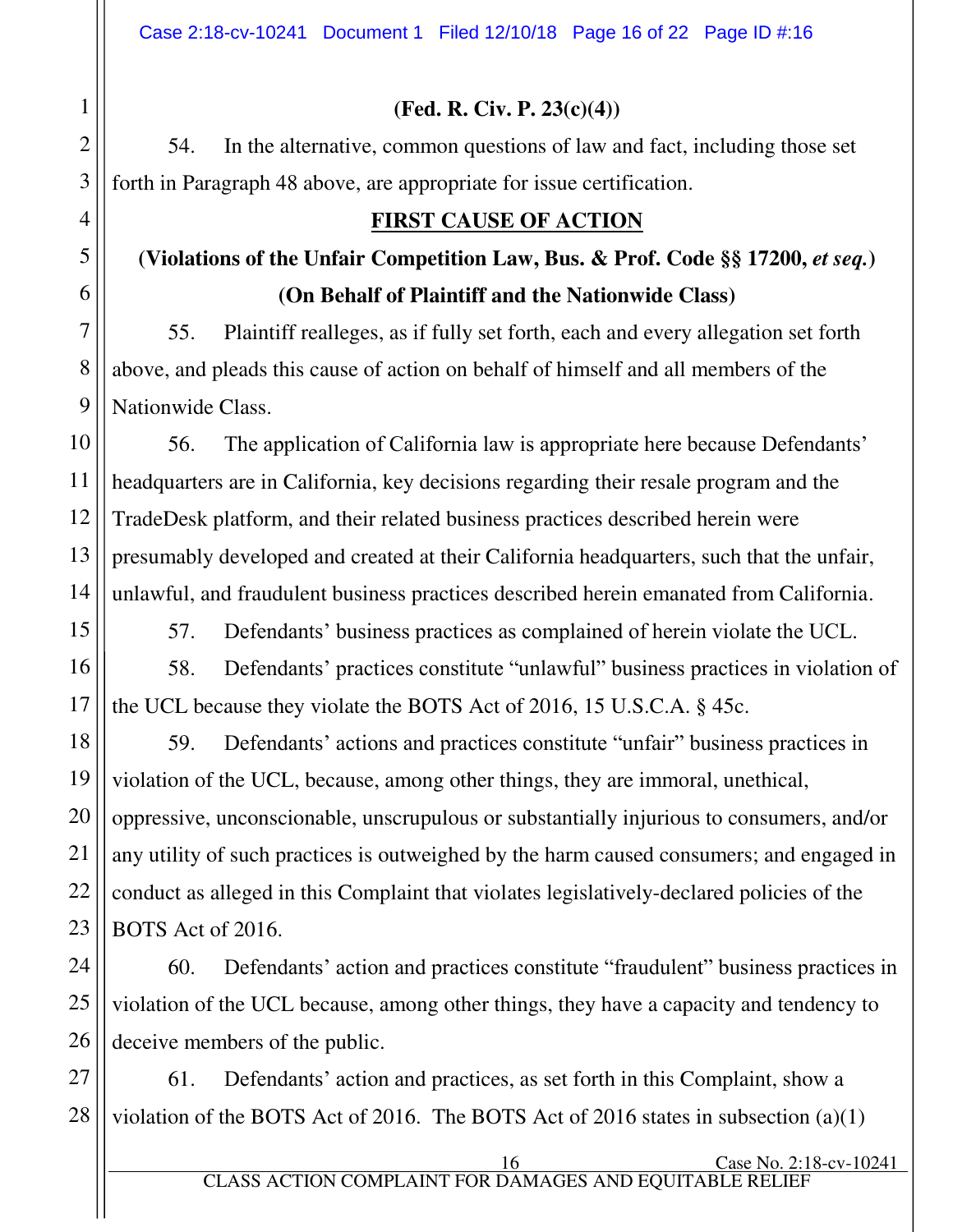1 2 3 4 5 6 7 8 9 10 11 12 13 14 15 16 17 18 19 20 21 22 23 24 25 26 27 28 17 Case No. 2:18-cv-10241 that it shall be unlawful for any person: (A) To circumvent a security measure, access control system, or other technological control or measure on an Internet website or online service that is used by the ticket issuer to enforce posted event ticket purchasing limits or to maintain the integrity of posted online ticket purchasing order rules; or (B) To sell or offer to sell any event ticket in interstate commerce obtained in violation of subparagraph (A) if the person selling or offering to sell the ticket either i. Participated directly in or had the ability to control the conduct in violation of subparagraph (A); or ii. Knew or should have known that the event ticket was acquired in violation of subparagraph (A). 62. The BOTS Act of 2016 states in subsection (b) "A violation of subsection (a) shall be treated as a violation of a rule defining an unfair or a deceptive act or practice under section  $18(a)(1)(B)$  of the Federal Trade Commission Act (15 U.S.C. 57(a)(1)(B))." Accordingly, Defendants' actions and practices also violate the unfair prong of Cal. Bus. & Prof. Code § 17200. 63. Defendants' wrongful business practices present an ongoing and continuing threat to the general public. 64. As a result of Defendants' wrongful business practices, Plaintiff and members of the Classes have suffered injury in fact, including the loss of money. 65. As a direct and proximate result of Defendants' violations of the UCL, Plaintiff and Class members have suffered actual damage in that they paid more for tickets and double fees. 66. Pursuant to Section 17203 of the UCL, Plaintiff and the Classes seek an order that require Defendants (a) to enforce their terms of use by limiting ticket quantities to all customers, including participants in their resale partner program; (b) to make full restitution of all moneys wrongfully obtained from their violations of the UCL, as alleged in this Complaint; and (c) require Defendants to pay attorneys' fees and costs incurred by counsel for Plaintiff and the proposed Classes in accordance with California Code of Civil Procedure § 1021.5. Case 2:18-cv-10241 Document 1 Filed 12/10/18 Page 17 of 22 Page ID #:17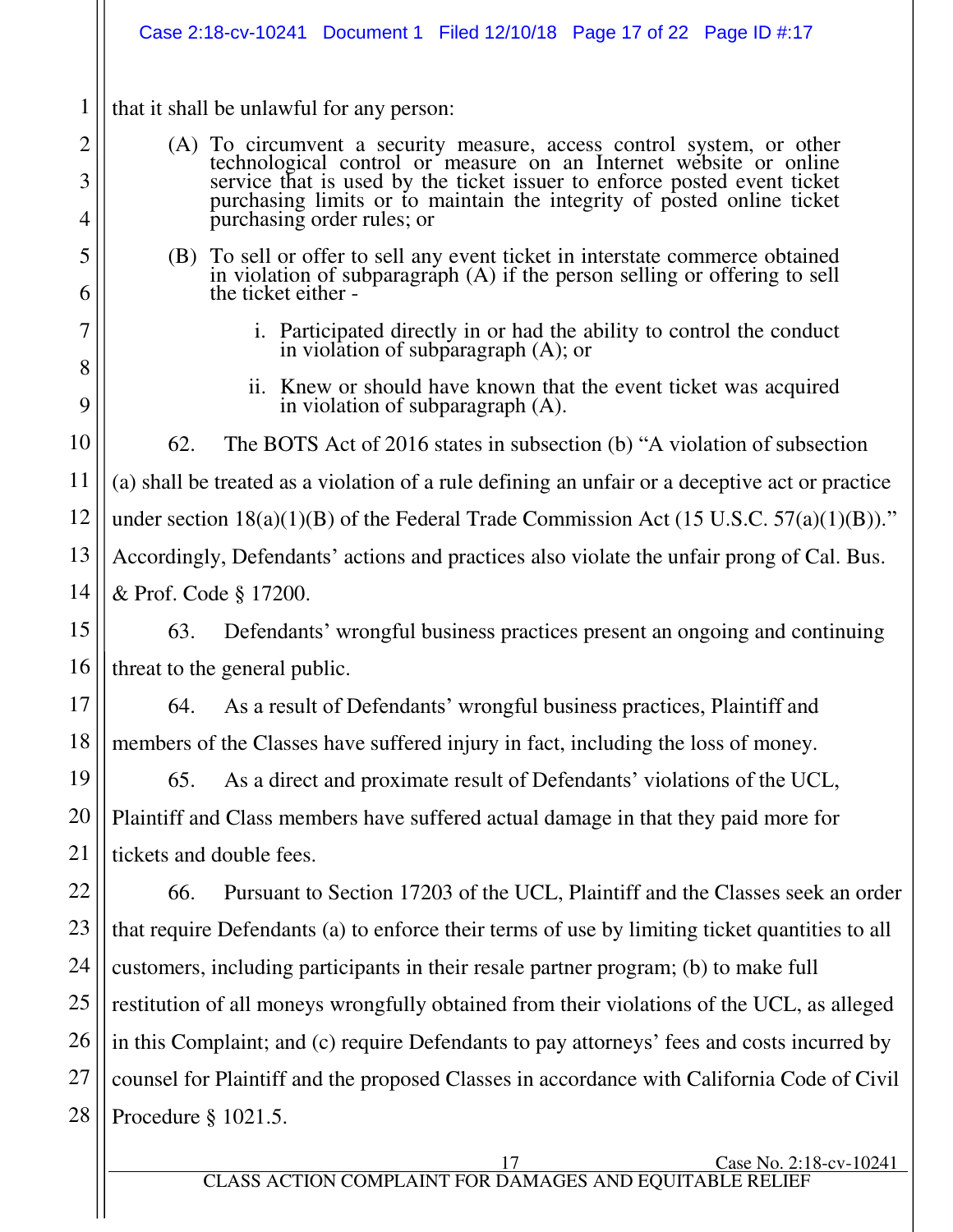### **SECOND CAUSE OF ACTION**

## **(Violation of the Ohio Consumer Sales Practices Act, Ohio Rev. Code Ann. §§ 1345.01,** *et seq.***)**

#### **(On Behalf of Plaintiff and the Ohio Subclass)**

67. Plaintiff realleges, as if fully set forth, each and every allegation set forth above, and pleads this cause of action on behalf of himself and all members of the Ohio Subclass.

68. Defendants' acts and practices violate the Ohio Consumer Sales Practices Act, Ohio Rev. Code Ann. §§ 1345.01, *et seq.* ("OCSA").

69. The cornerstone of the Ohio Consumer Sales Practices Act is to protect consumers from unfair, deceptive, and unconscionable sales practices in connection with consumer transactions.

70. Plaintiff and the Ohio Subclass members are "consumers" within the meaning of O.R.C. § 1345.01(D).

71. Defendants are a "supplier" within the meaning of O.R.C. § 1345.01(C).

72. The purchase by Plaintiff on August 21, 2018, and any transaction by an Ohio Subclass member with Defendants, constitutes a "consumer transaction" within the meaning of O.R.C. § 1345.01(A).

73. The conduct and actions of Defendants complained of herein constitute the violation of O.R.C. § 1345.02(A) as an unfair or deceptive act in connection with a consumer transaction.

74. The conduct and actions of Defendants complained of herein also constitute violations of O.R.C.  $\S$   $\S$  1345.02(B)(1), (B)(2), (B)(4), (B)(5), (B)(6), and (B)(8).

75. Defendants' acts, practices, representations, omissions, and courses of conduct with respect to the promotion, marketing, and sale of the goods at issue violate the OCSA in that, among other things:

(a) Defendants represented that the subject of a consumer transaction had sponsorship, approval, performance characteristics, accessories, uses, or benefits which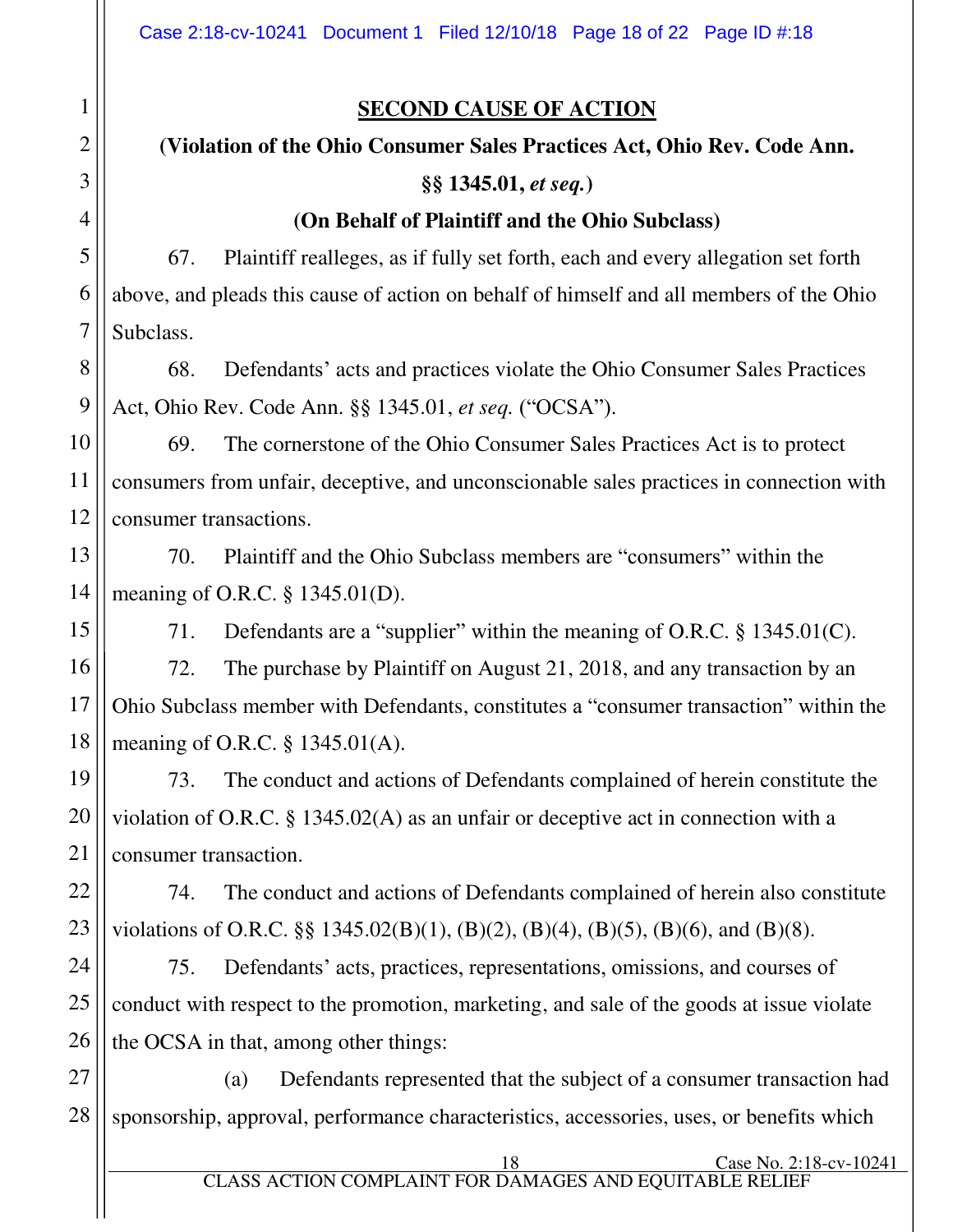they do not have in violation of O.R.C.  $\S$  1345.02(B)(1);

(b) Defendants represented that the subject of a consumer transaction was of a particular standard, quality, grade, style, prescription, or model, which it was not, in violation of O.R.C. § 1345.02(B)(2);

(c) Defendants represented that the subject of a consumer transaction was available to the consumer for a reason that does not exist, in violation of O.R.C.  $§$  1345.01(B)(4);

(d) Defendants represented that the subject of a consumer transaction had been supplied in accordance with a previous representation, which they did not, in violation of O.R.C. § 1345.01(B)(5);

(e) Defendants represented that the subject of a consumer transaction would be supplied in greater quantity than the supplier intended in violation of O.R.C. § 1345.01(B)(6); and

(f) Defendants represented that a specific price advantage exists, which they did not, in violation of O.R.C.  $\S$  1345.01(B)(8).

76. Furthermore, the conduct and actions of Defendants complained of herein also constitute a violation of O.R.C. § 1345.03 as an unconscionable act or practice in connection with a consumer transaction by virtue of its fraudulent and deceitful conduct in violation of the BOTS Act of 2016, 15 U.S.C.A. § 45c; as well as in violation of the legislatively-declared policies set forth in the BOTS Act of 2016 against the "circumvention of control measures used by Internet ticket sellers to ensure consumer access to tickets for any given event."

77. Defendants' action and practices, as detailed above, show a violation of the BOTS Act of 2016. The BOTS Act of 2016 states in subsection (a)(1) that it shall be unlawful for any person:

(A) To circumvent a security measure, access control system, or other technological control or measure on an Internet website or online service that is used by the ticket issuer to enforce posted event ticket purchasing limits or to maintain the integrity of posted online ticket purchasing order rules; or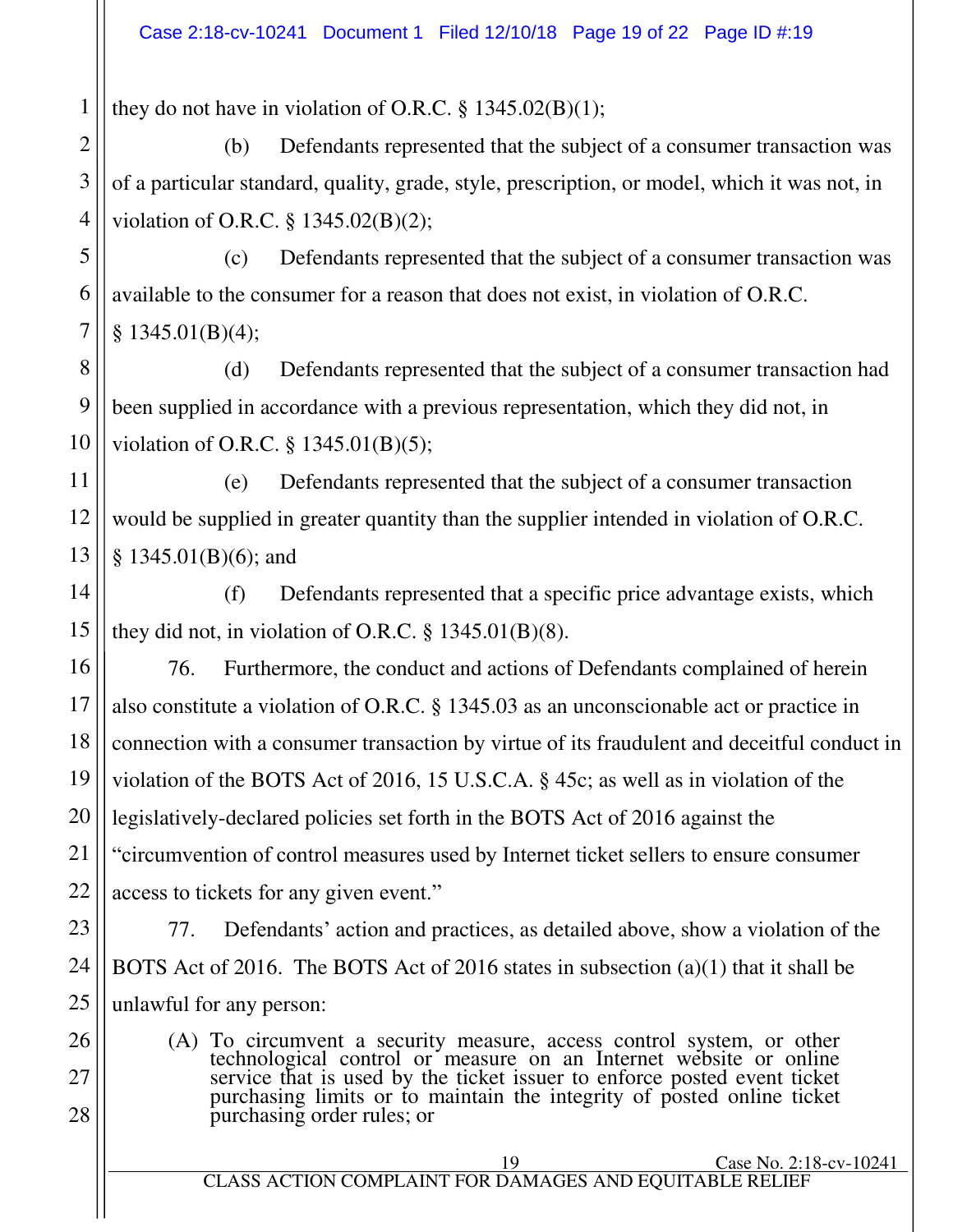- (B) To sell or offer to sell any event ticket in interstate commerce obtained in violation of subparagraph (A) if the person selling or offering to sell the ticket either
	- i. Participated directly in or had the ability to control the conduct in violation of subparagraph (A); or
	- ii. Knew or should have known that the event ticket was acquired in violation of subparagraph (A).

78. The BOTS Act of 2016 states in subsection (b) "A violation of subsection (a) shall be treated as a violation of a rule defining an unfair or a deceptive act or practice under section  $18(a)(1)(B)$  of the Federal Trade Commission Act (15 U.S.C.  $57(a)(1)(B)$ )."

79. Defendants knew or should have known that their actions detailed above, were in violation of the BOTS Act of 2016.

80. Defendants knew that at the time the consumer transaction was entered into of the inability of the consumer to receive a substantial benefit from the subject of the consumer transaction in violation of O.R.C. § 1345.03(B)(3).

81. Defendants knew that the terms were substantially one-sided in favor of Defendants when the consumer entered into a consumer transaction with Defendants in violation of O.R.C. § 1345.03(B)(5).

82. Defendants' violations of the OCSA continue to this day. As a direct and proximate result of Defendants' violations of the OCSA, Plaintiff and members of the Ohio Subclass were injured and have suffered actual damage in that they paid more for tickets and double fees.

83. Plaintiff and the Ohio Subclass members seek all monetary and nonmonetary relief allowed by law, including actual damages or statutory damages, injunctive relief, and attorneys' fees and costs.

### **THIRD CAUSE OF ACTION**

### **(Unjust Enrichment)**

## **(On behalf of Plaintiff, the Nationwide Class, and the Ohio Subclass)**

84. Plaintiff realleges and incorporates each and every preceding factual allegation as if fully written herein and pleads this claim for unjust enrichment on behalf

20 Case No. 2:18-cv-10241 CLASS ACTION COMPLAINT FOR DAMAGES AND EQUITABLE RELIEF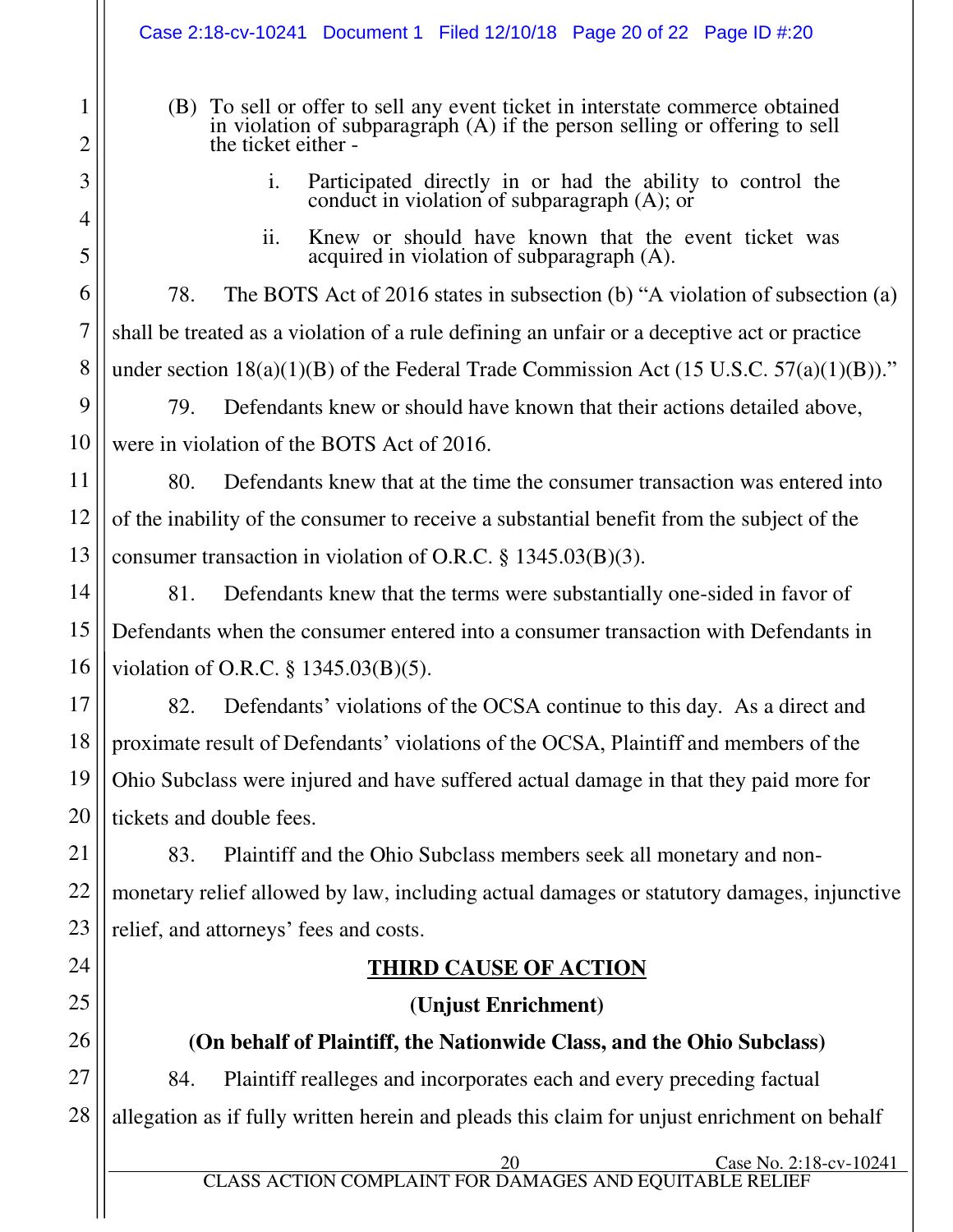of himself and all members of the Classes.

1

5

6

7

8

9

10

11

14

15

16

17

18

19

20

21

22

23

24

25

26

27

28

2 3 4 85. Plaintiff and members of the Classes conferred a benefit upon Defendants. Plaintiff and members of the Classes paid higher ticket prices and fees. Defendants retained that benefit.

86. Defendants retained that benefit under circumstances that make it inequitable for them to retain such benefit.

87. Plaintiff and members of the Classes are therefore entitled to disgorgement and/or restitution as prayed for hereunder.

#### **PRAYER FOR RELIEF**

 WHEREFORE, Plaintiff, individually and on behalf of all members of the Classes, pray for relief and judgment against Defendants, as follows:

12 13 A. Certifying the proposed Classes pursuant to Rule 23 of the Federal Rules of Civil Procedure, certifying Plaintiff as representative of the Classes and designating Plaintiff's counsel as counsel for the Classes;

B. Awarding Plaintiff and the Classes compensatory damages, in an amount exceeding \$5,000,000, to be determined by proof;

C. Awarding Plaintiff and the Classes statutory damages;

D. Awarding Plaintiff and the Classes punitive damages;

E. For declaratory and equitable relief, including restitution and disgorgement;

F. For an order enjoining Defendants from continuing to engage in the wrongful acts and practices alleged herein;

G. Awarding Plaintiff and the Classes the costs of prosecuting this action, including expert witness fees;

H. Awarding Plaintiff and the Classes reasonable attorneys' fees;

I. Awarding pre-judgment and post-judgment interest; and

J. Granting such other relief as this Court may deem just and proper.